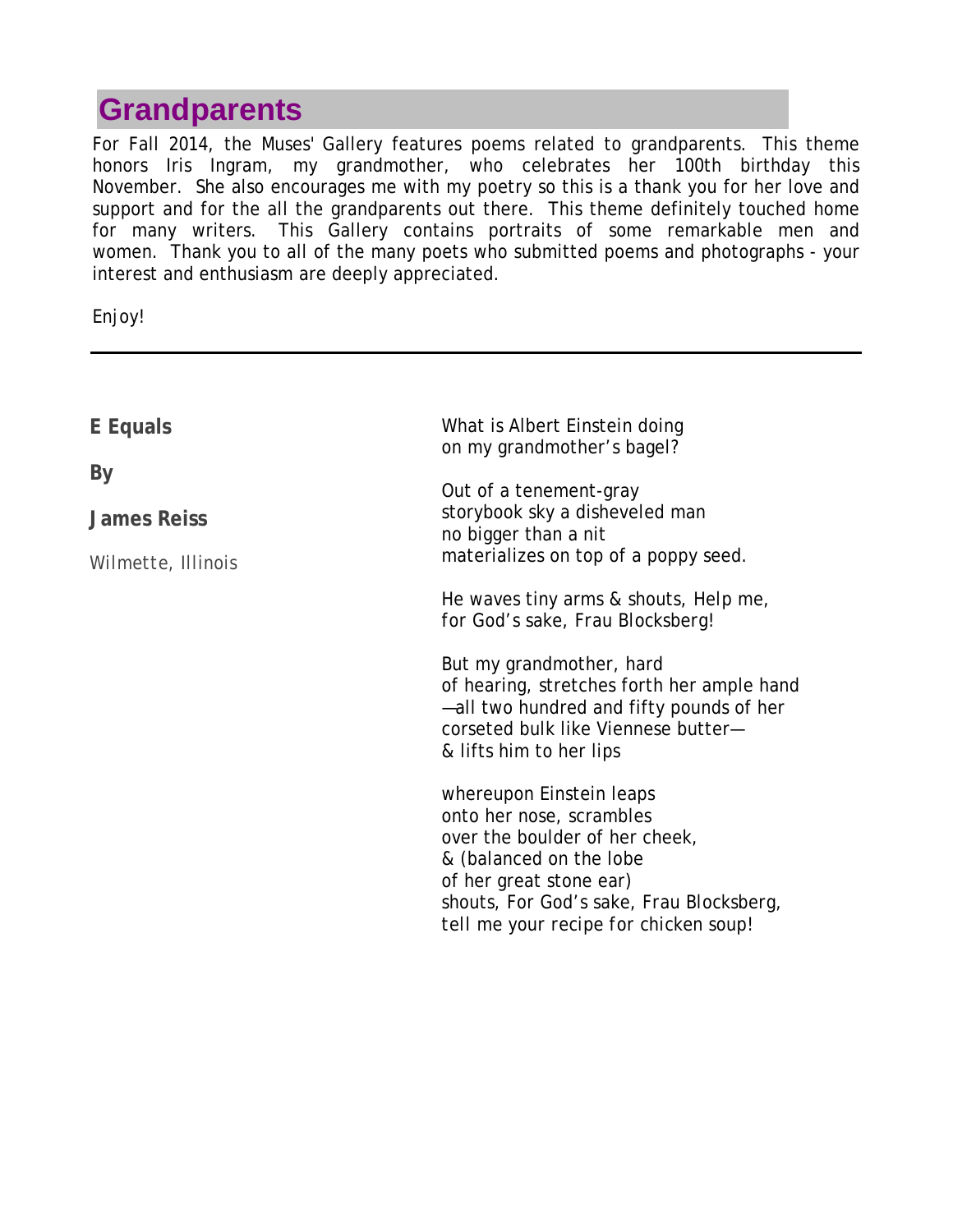

Iris Ingram

#### **Clinging**

**By**

**Julie Isaacson**

*Highland Park, Illinois*

My Bubbe Celia told me how they came. They fled their Russian homes, clinging to their beliefs. Clinging onto family staying behind, for one last hug. They clung to the hope that they would re-unite. The fear of the truth clung to them.

She was nine, and couldn't grasp what life would be, clinging onto vague promises offered by her parents. She clung to her mama's hand as they boarded the ship. Below deck, her sister was pushed, and separated from them.

Through the rocky night, she and Sophie clung to each other's hands, fingers entwined through the metal grate wall that divided them. Clinging to terror if they lost each other.

She awoke to a crowd clinging to each other, as strong Lady Liberty appeared through the fog. She waved to the outstretched arm and torch. Ship's horn and echo clinging in the air. Pangs of hunger, clinging in her belly. Sacred documents to cling onto, or risk being turned away.

A century later, I cling to her memories, and the scented memory of her.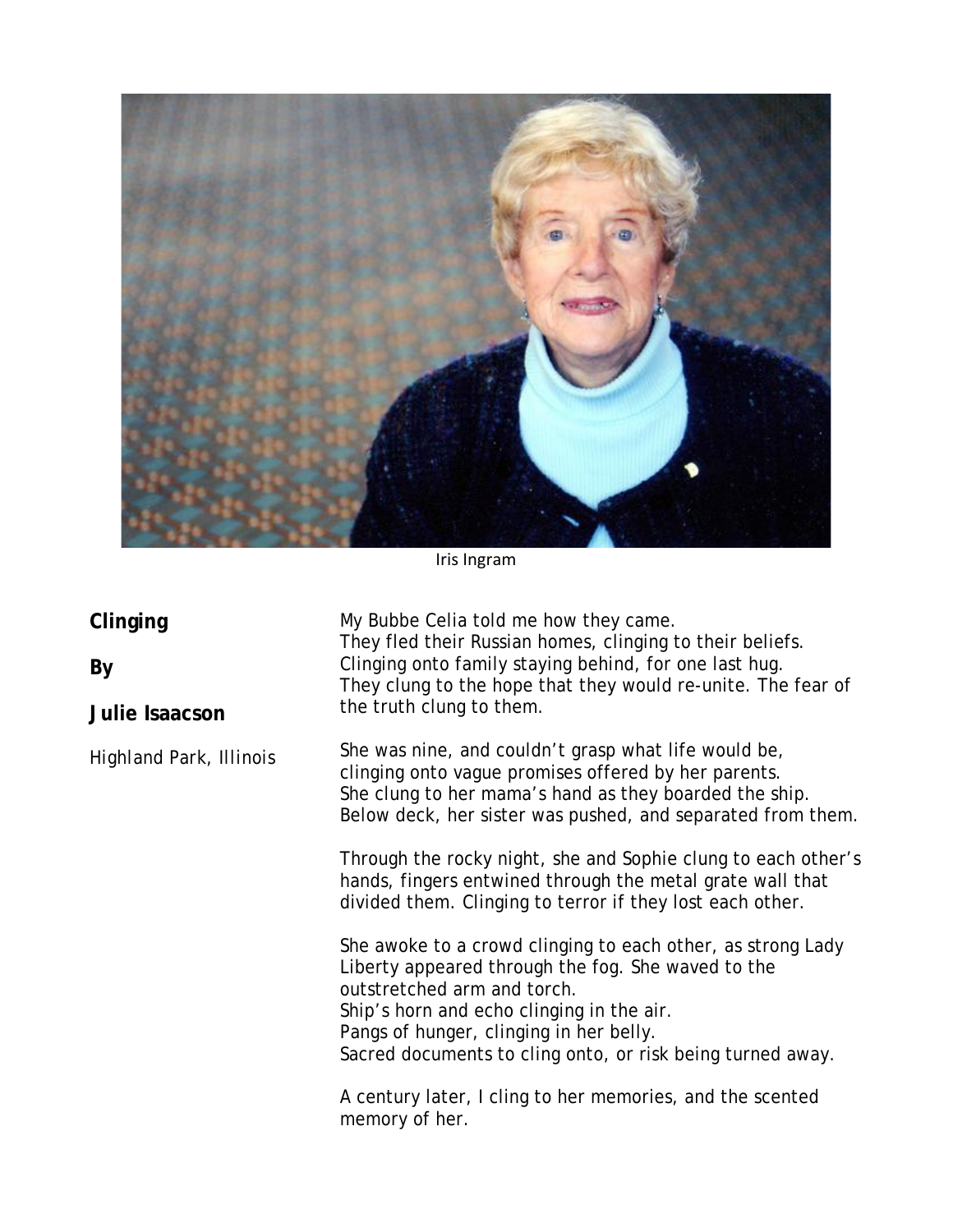**That Far Off Land**

**By** 

**Jo Stewart**

*Chicago, Illinois*

 In that fuzzy time of childhood an old man kept pigeons in a coop Nónno was his name His handle bar —— pure white singed by red wine

Ten feet tall was he This old one This bird keeper this father of mothers ruler of the roost.

> He strutted wildly ranted wildly Mothers and pigeons trembled wings.

Yet gentle his treat for little ones sitting on his lap — homemade bread dipped in wine for all who called him Nónno in that far-off land I dimly remember



James Paradiso, Photographer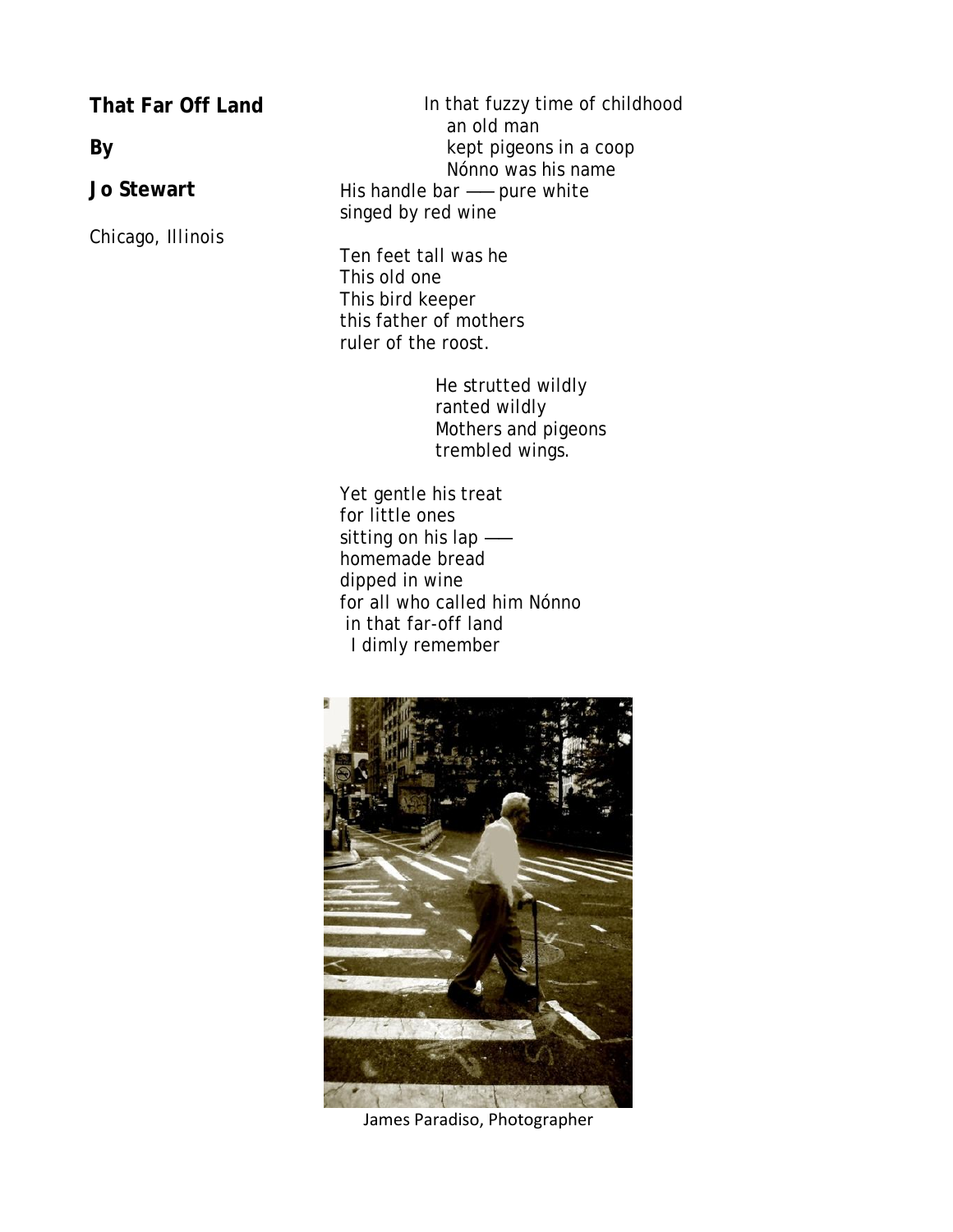| Grandpa is a Farmer<br>By<br>Donna L. Ritter<br><b>Highland Park, Illinois</b> | Grandpa is a farmer.<br>Working soil with his tractor,<br>fertilizing with cow manure.<br>He makes sure the crops will grow strong.<br>It isn't easy, that's for sure.<br>But no worries of the weather,<br>for Grandpa is a farmer,<br>who prays for rain and sunshine bright.<br>Never doubting God's creation,<br>strong faith the crop will turn out right.<br>Harvest time comes so quickly. |
|--------------------------------------------------------------------------------|---------------------------------------------------------------------------------------------------------------------------------------------------------------------------------------------------------------------------------------------------------------------------------------------------------------------------------------------------------------------------------------------------|
|                                                                                | Where does the summer go?<br>Grandpa is a farmer busy,<br>as he hurries to and fro,<br>whirling combine makes me dizzy!                                                                                                                                                                                                                                                                           |
|                                                                                | Now the crops are off to market.<br>He prays profits will be grand.<br>Faith abounds it will be all right.<br>For Grandpa is a farmer, who<br>looks forward to a future bright.                                                                                                                                                                                                                   |
|                                                                                | Winter comes.<br>The fields lay barren,<br>and he's thankful to take a rest.<br>Times like this make him realize,<br>Grandpa's a farmer truly blessed.                                                                                                                                                                                                                                            |
| <b>Quin Jordan's Prayer</b>                                                    | I hope that I can give a baptistry<br>to the parish in Pinebluff someday.<br>I'll dedicate to the memory of Aunt Hazel,                                                                                                                                                                                                                                                                           |
| By                                                                             | who worked in the parish rectory long after<br>the rest of the family turned A.M.E.<br>They let her worship only as a servant<br>at white folks' weddings and funerals.<br>Otherwise she couldn't even sit                                                                                                                                                                                        |
| Louie Clay                                                                     | in the balcony where once she had sat<br>with my great-grandmother Watson<br>looking down on her white grandfather<br>who never ever would recognize those children.                                                                                                                                                                                                                              |
| East Orange, New Jersey                                                        | Maybe the sculptor can capture the way Hazel's tonge<br>moved across the whole set of twelve dinner plates<br>in the kitchen, locked from view,                                                                                                                                                                                                                                                   |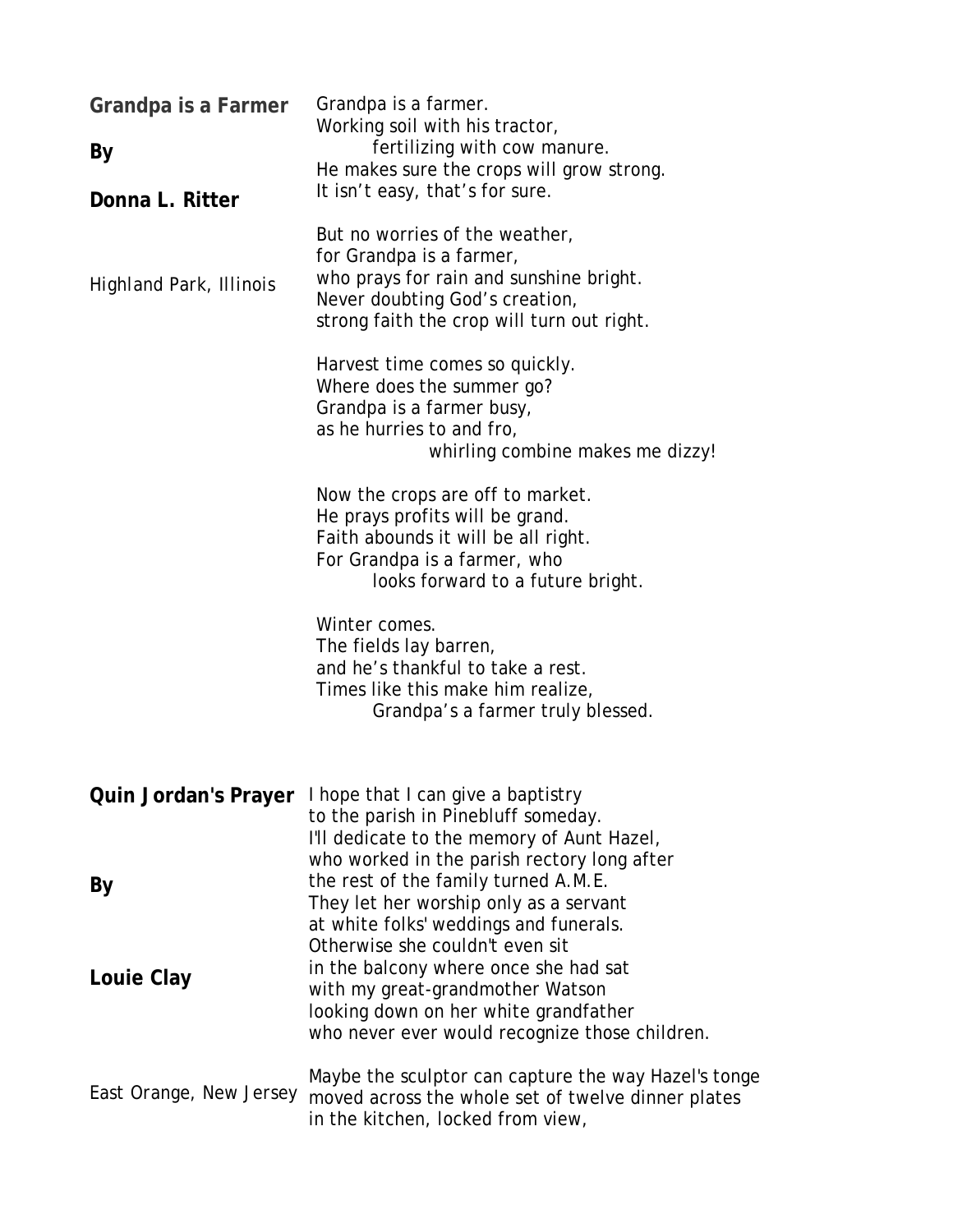after old Bishop Caldwell told her that the colored help should use only the everyday ware. And she licked every one of the finer plates!

*This is an excerpt from a longer poem. Louie Clay (né Louie Crew), 77, is an emeritus professor at Rutgers University. Editors have published 2,363 of his essays, poems and photographs. He lives with Ernest Clay in an outlawed marriage for 39 years and a legal one for one year.*  It's time everyone now found out, her tongue in marble saying, "No!" forever and ever. AMEN.



From the Louie Clay and Ernest Clay family photo album

**Shelter** Early in the morning she stoked the pot-bellied stove, and went to the kitchen. With bony hands she stirred gravy in the cast iron skillet while biscuits baked in the oven. When I woke, the floors were warm and food was on the table. With bony hands folded, she offered up a prayer before we ate. And on Sundays she took nickels from a handkerchief that she kept in her brassiere and gave them to us for the church collection. At night she slept between my sister and me, clutched our hands with her bony fingers, spoke to the air around us with firm silence, securing our world. In the feather bed, we fell asleep, knowing next morning we would awaken to warm floors and homemade love.

By

**Eve Lomoro**

*Aurora, Illinois*

*"This poem was inspired by the memory of my grandmother, with whom my sister and I spent the better part of a school year during a very troubled time in our family."*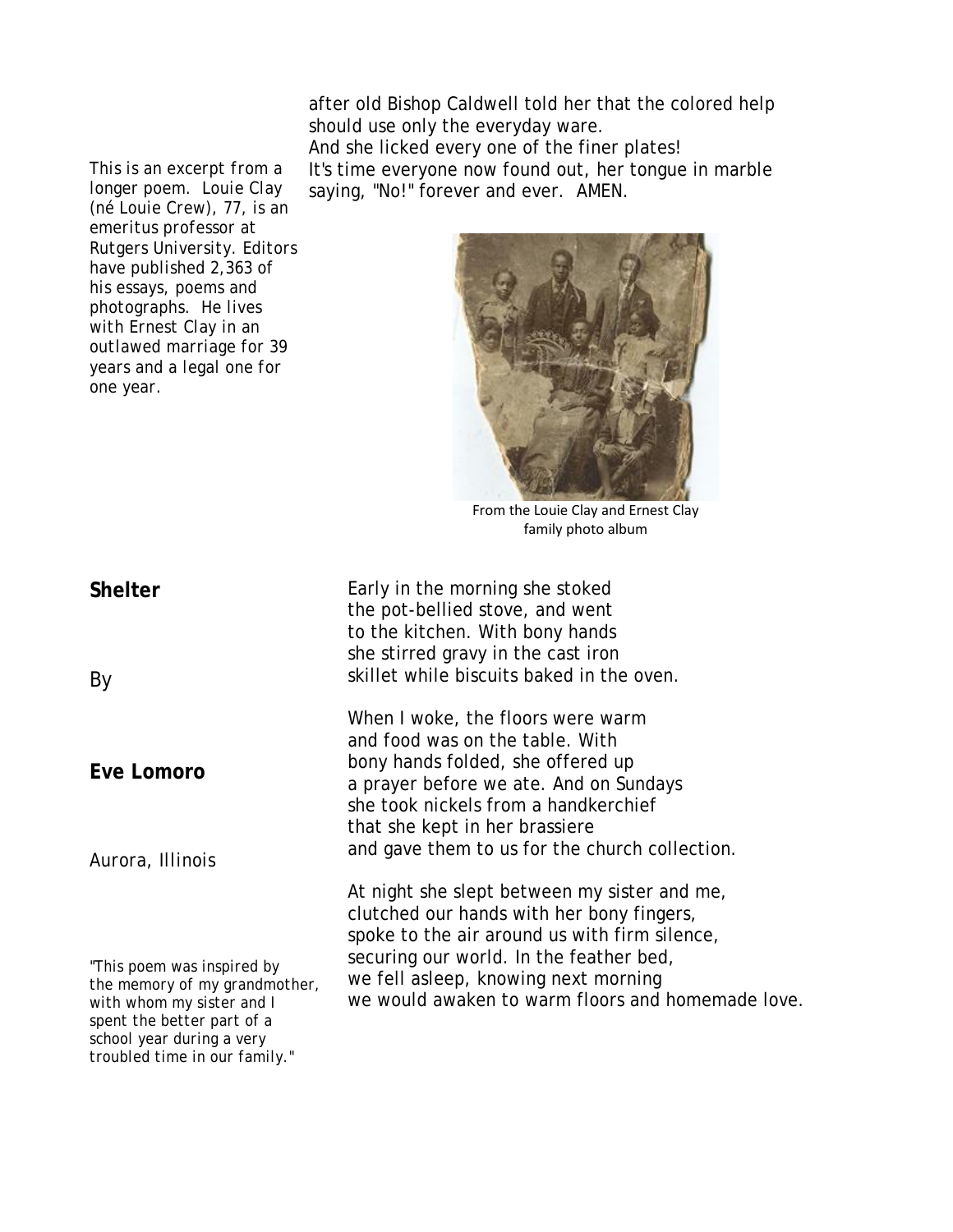

Snapshot of Grandma Lohrum, 1954

**Snapshot of Grandma Lohrum, 1954**

**By**

**Kathy Lohrum Cotton**

*Anna, Illinois*

Round and under five-foot tall, her ever-present apron stretches across a print dress that will eventually reappear in quilt squares. Grandma turns a thin-haired head to smile, her heavy arms still tending a sudsy sink in the canning kitchen.

I think of bread and butter pickles, of moist mayonnaise cake, Sunday morning biscuits and gravy, fragrance of rising bread. I remember Grandma's food more than I remember this rotund woman.

I can't quote a single sentence she ever spoke to me, but I'm sure she loved the happy eight-year-old who dogged her steps. Yes, quite sure. For when I reached Grandmother's age film-caught in gray-scale 1954, I, too, lived loving a happy eight year old who scraped my bowls and licked my spoons.

Will my granddaughter forget those childhood moments spent with me? It matters not. She will one day see my smile in some old photo and be quite certain she was loved.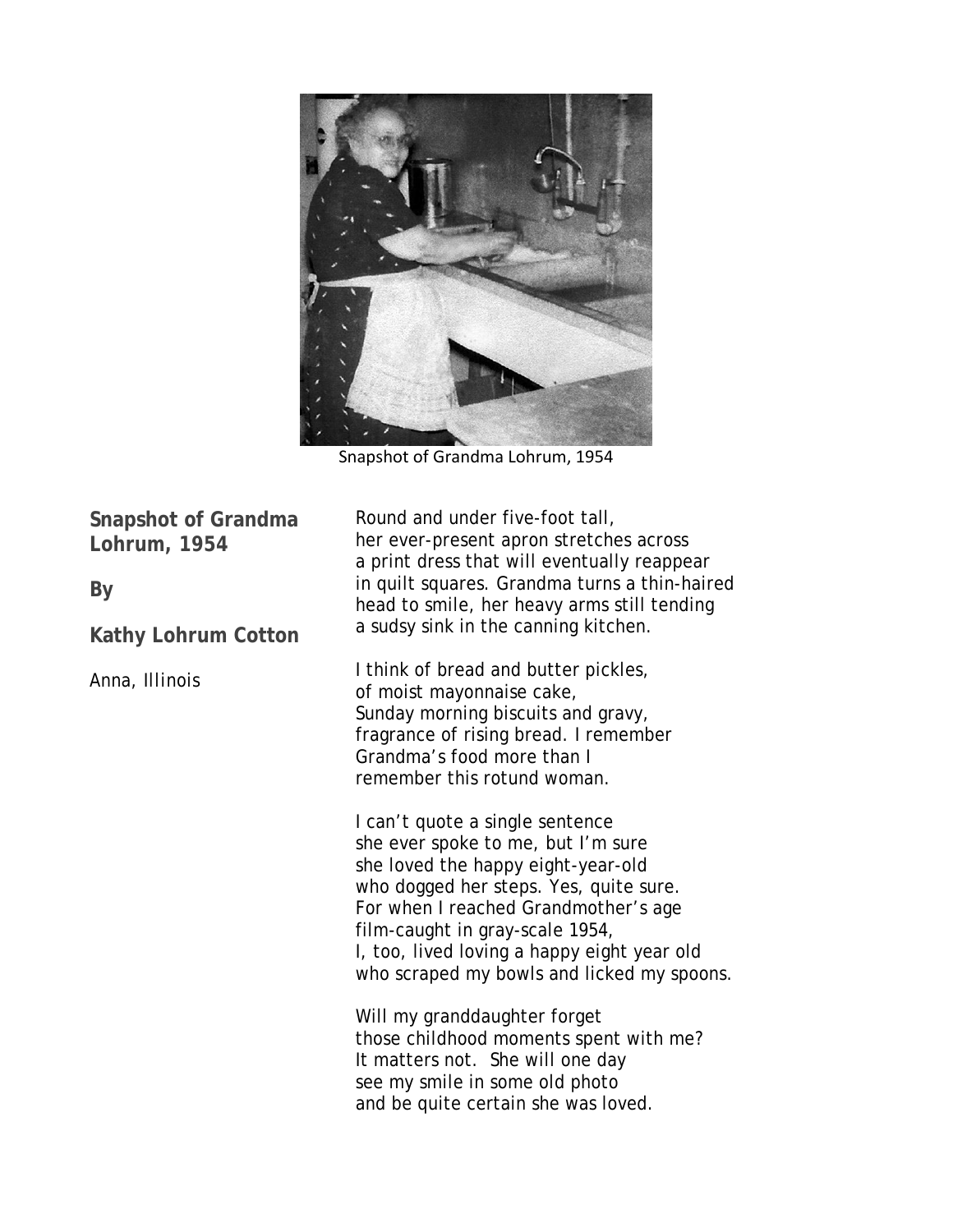**Legacy**

By

### **Roy Blokker**

*Lakeside, Montana*



It is my job, now, To be a village, To be a helper, Opa, Grandfather, More than a title, More than five swift beats On a sodden page, Or the whiskers trimmed To be the right fit Against his soft cheek. I was a father Once upon a time But now example Has grown aged grey. May he remember With a churlish smile How we together Invented new words, How I hugged him tight Within love's balnket Just because we were. When I am long gone I hope he remembers And has the golden Chance to pass it on.

Gail Denham, photographer

**Quiet Morning**

**By**

**Michael Escoubas**

*Pontiac, Illinois*

Day dawns soft as cotton. The world is hushed. Softly the wind

caresses the upturned face of a child finding reassurance in the smile and gentle clasp of his grandfather's hand holding his.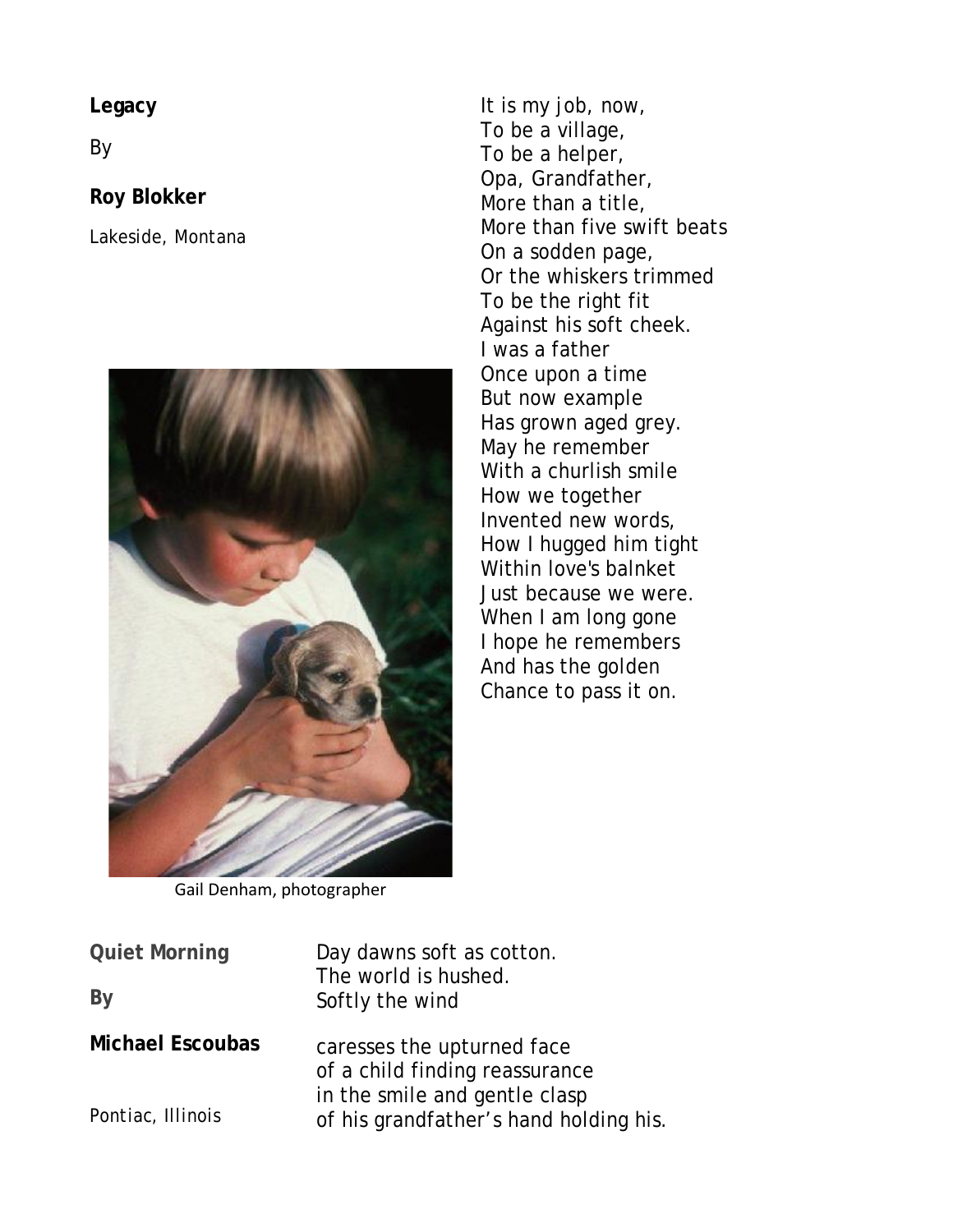

James Paradiso, Photographer

| The Jeweled Chest<br>By<br><b>Judith Bernstein</b> | My sister and I<br>long stared up<br>at the bejeweled chest<br>on top of Nanny's<br>high carved mantle.                              |
|----------------------------------------------------|--------------------------------------------------------------------------------------------------------------------------------------|
| Highland Park, Illinois                            | Charming little box<br>covered in filigree,<br>flickering gems<br>reflecting afternoon sun.                                          |
|                                                    | "What's in it?What's in it?"<br>We asked each other.<br>Many an hour<br>we pondered on<br>the treasure it must contain.              |
|                                                    | One rainy afternoon<br>She and I could<br>refrain no longer.<br>We pushed the ottoman<br>to the hearth<br>and lifted down the chest. |
|                                                    | We had just unhooked<br>the tiny clasp<br>when Nanny walked in.<br>"I see you are seeking my<br>grandfather's treasure."             |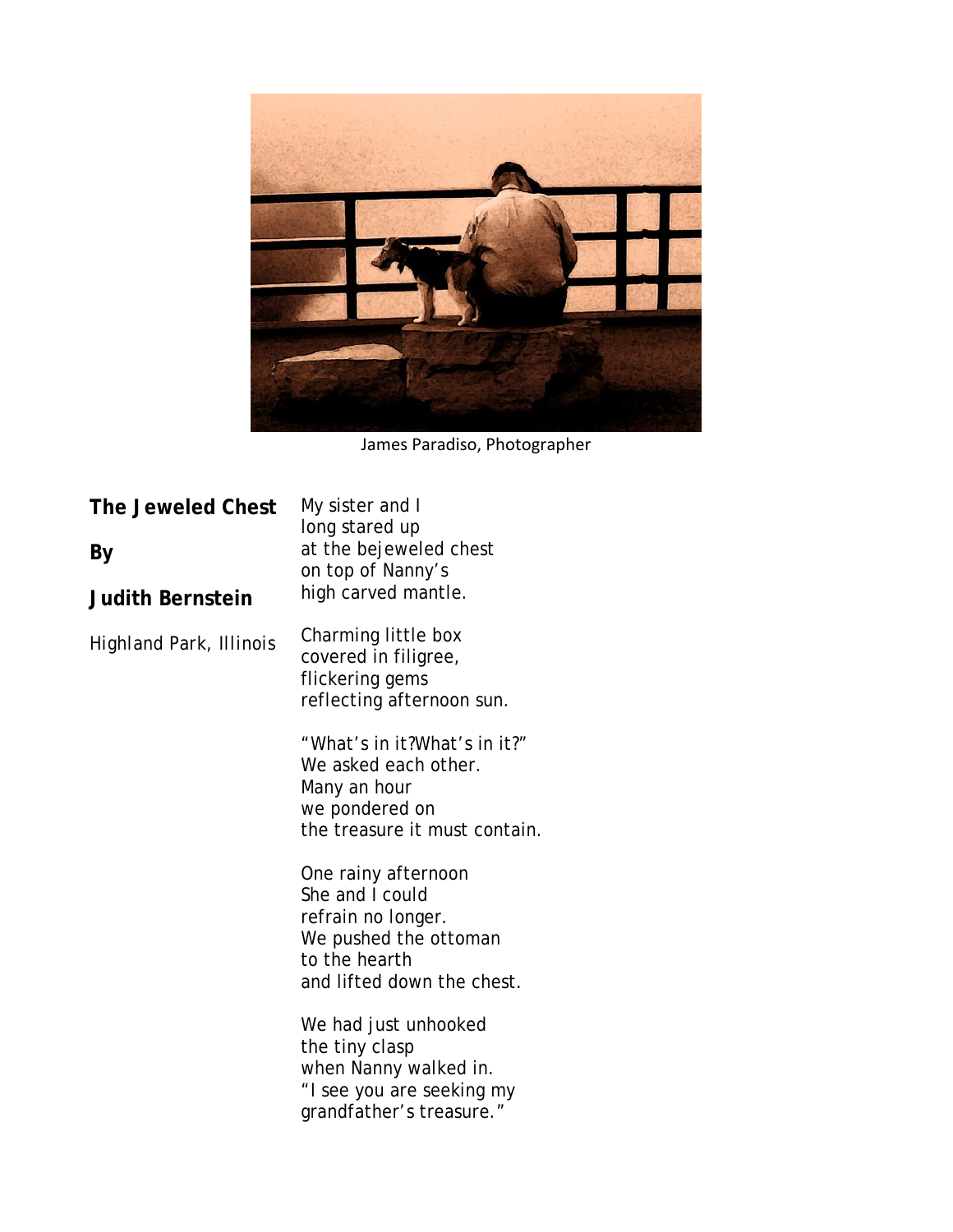Lifting the lid We saw the golden box was filled with nothing but dust.

A brass plaque inside the lid read: Sally Ann Goodman Born: July 18, 1914 Died: January 12, 1919 Our treasure stolen by the Spanish Flu.

#### **Great, Great, Great, Great Grandfather Who?**

**By**

#### **Curt Vevang**

*"The number of ancestors that each of us has extends exponentially back in time. Looking back less than two hundred years at a moment in time, six generations ago, we each had 64 great, great, great, great grandparents."*

Sixty-four people, a slice from my past. Sixty-four people from whence I was cast. Because of these folks I look as I do. My strengths and my faults are impacted too. They affect my health, the shape of my face, they provide my genes, determine my race. I know so little of their lives it's true, but then about me - they hadn't a clue. Can you imagine their utter dismay if they were to see how I live today? How great it would be to gather them all, to hear their stories, their hopes and their call. From Europe, Asia or some other place, who knows who they were or even their race. Some may have been rich or worked in the trades, horse thieves, soldiers or pretty bar maids. Did they consider their tree's future fate while they were working or choosing a mate that someone like me would end up to be a distant grandchild and their progeny? Amusing just how they impact my day, those sixty-four folks with my DNA.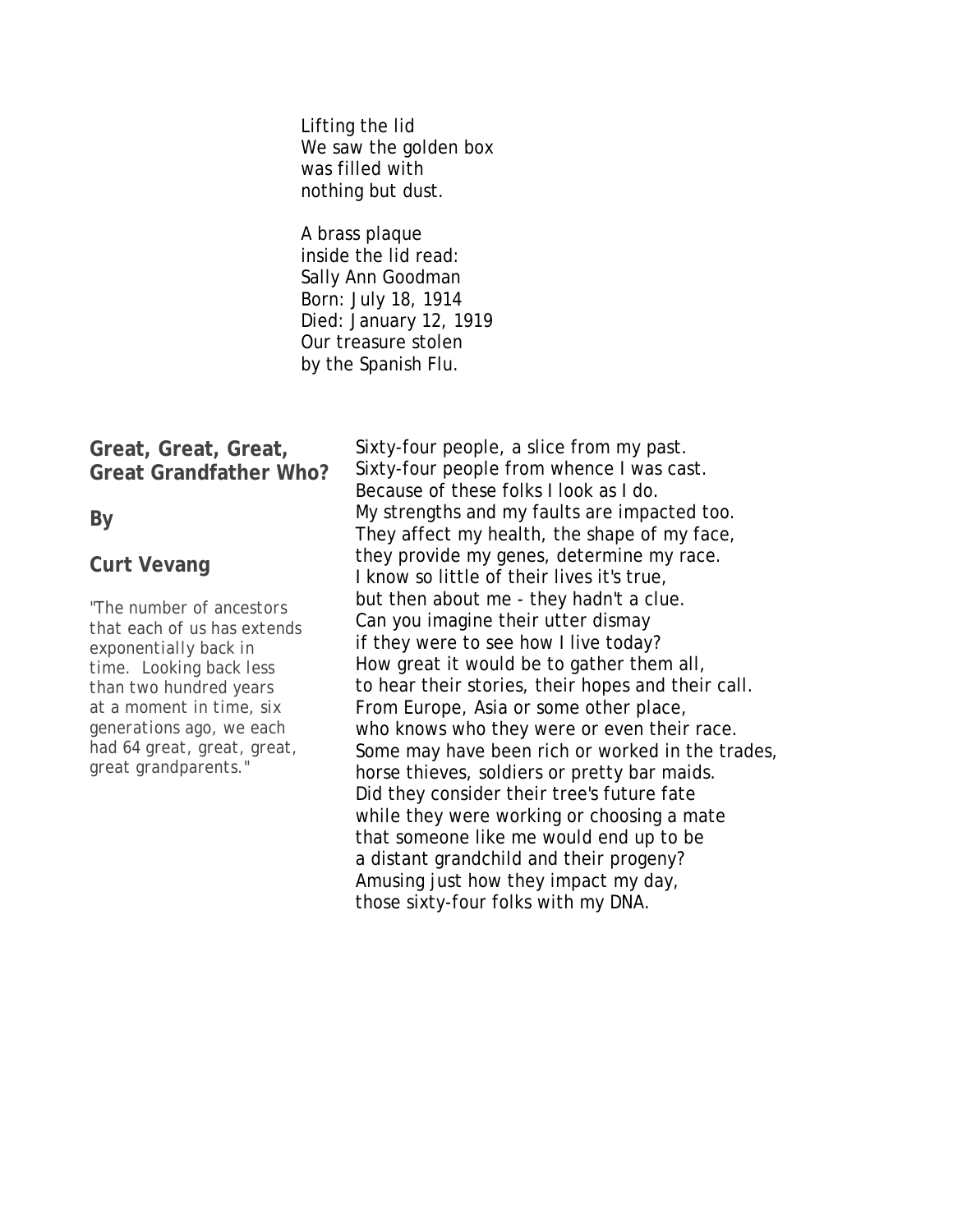

Young Rosalie, Jill Charles' grandmother

| When My<br>Grandmother Was<br>Young | When Rosalie was young<br>She rode horses<br>In humid Indiana fields.                                                                  |
|-------------------------------------|----------------------------------------------------------------------------------------------------------------------------------------|
| Вy<br><b>Jill Charles</b>           | <b>Watched Errol Flynn</b><br>With her sister Frances<br>When cinema cost ten cents.                                                   |
| Chicago, Illinois                   | Rosalie learned shorthand<br>Quietly filing and typing<br>Her red heels tapping<br>Under the office desk<br>Eager to dance that night. |
|                                     | She met her husband<br>At a dance<br>Introduced herself<br>Unafraid of a stranger<br>In army khakis.                                   |
|                                     | Fifty years later<br>He still gave her gardenias.                                                                                      |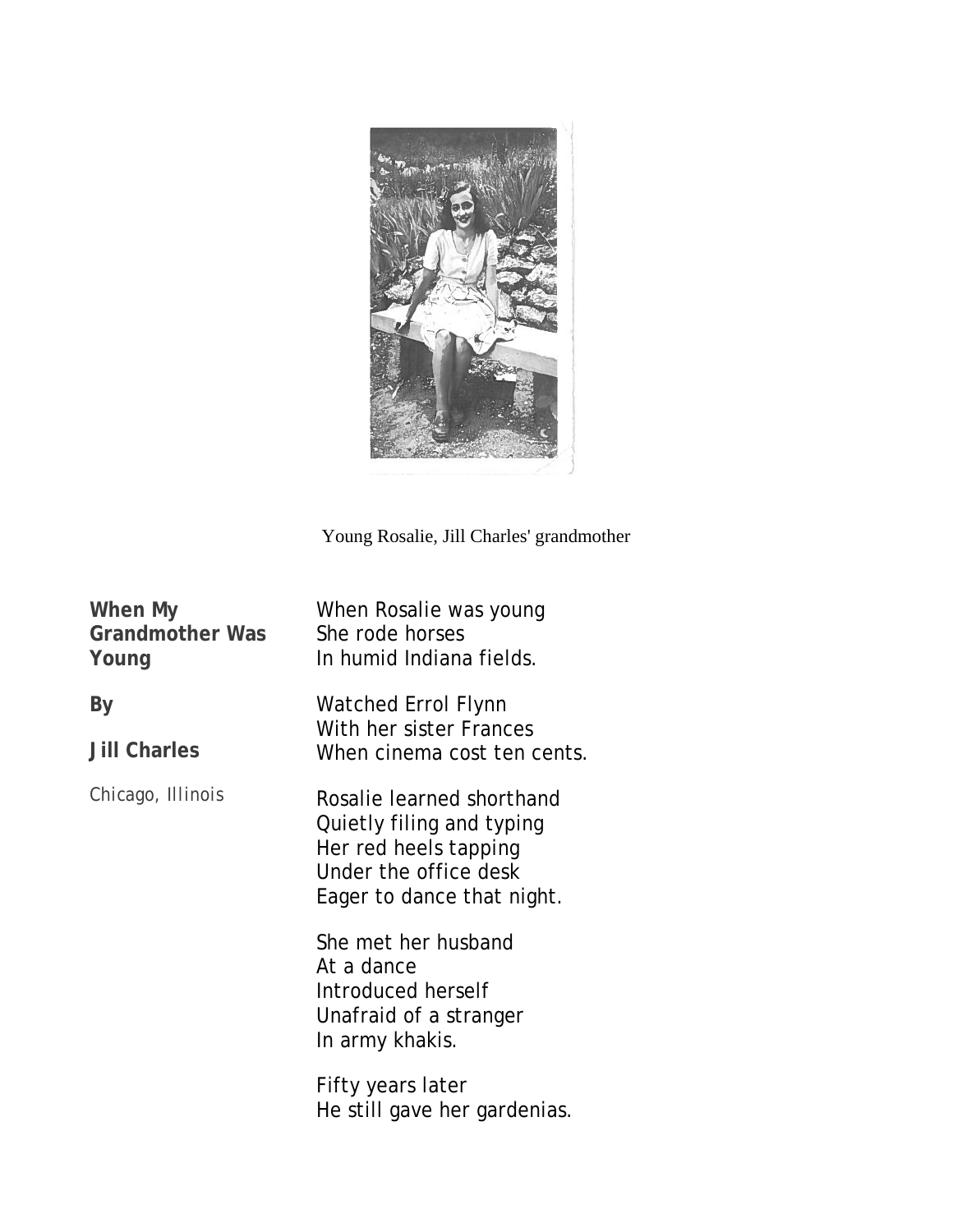| <b>Grandma's House</b><br>By            | There was always this musty "used"<br>smell. Years later I walked into Mom's<br>house and it was there. Now I wonder<br>if our house has absorbed this aroma.                             |  |
|-----------------------------------------|-------------------------------------------------------------------------------------------------------------------------------------------------------------------------------------------|--|
| <b>Gail Denham</b><br>Sun River, Oregon | It's the years that sit on shelves<br>and whisper into the air; the same old<br>recipes, cooked bacon, but the pans<br>have grown tired and scarred.                                      |  |
|                                         | Ointment to stave off the rheumatics, musty<br>journals, noisy with memories, your mom's<br>favorite coat which you can't bear to<br>give away, the grandchildrens' toy box.              |  |
|                                         | A shirt our Mitch wore, even to bed, when<br>he was six. Another shirt labeled "Cabbie"<br>that our Matt had from his high school play,<br>a quilt Grandma made from worn-out wool suits. |  |
|                                         | Sounds are there, exuding their own aura.<br>Laughing till we collapsed in goofiness,<br>teens' noisy sneakers on stairs, and the cat<br>cart-wheeling through Ellen's window one night.  |  |
|                                         | The shelves, chairs, dressers all send<br>up their scents and messages. Soft comfort<br>wraps you in handmade fuzzy crochet,<br>while you rest in your creaky wood rocker.                |  |
|                                         | You curl up, dream awhile, sniff, revel<br>in whispers, smells, seeing past faded<br>wallpaper and scruffy door frames. You<br>wish it wouldn't fade away - ever.                         |  |
|                                         |                                                                                                                                                                                           |  |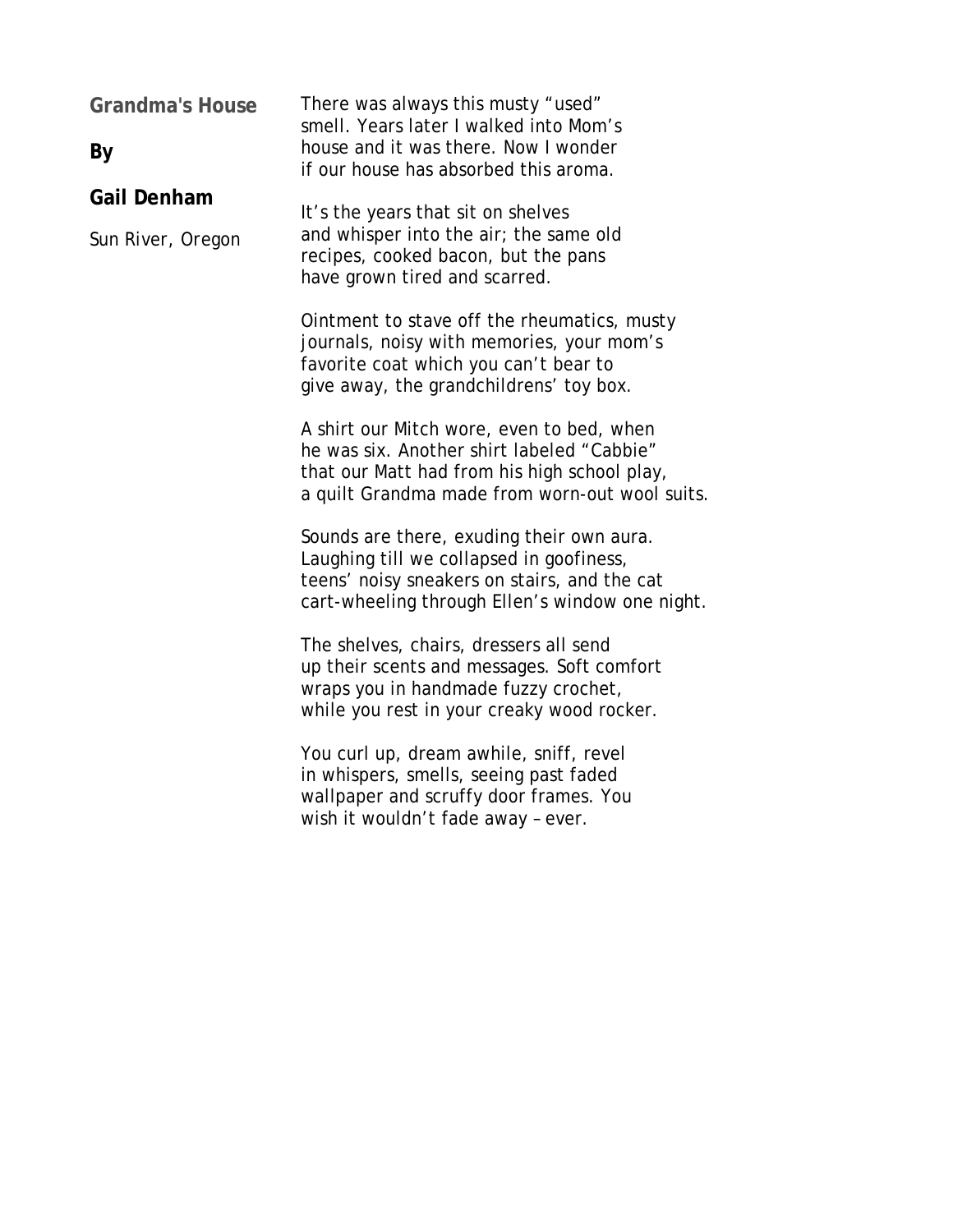## **Making Peanut Butter Cookies By Charlie F. G.**

Mrs. Leven's ELA Class, Indian Trail School

#### **My Grandma By Molly P.** Mrs. Leven's ELA Class, Indian Trail School

| Making peanut butter cookies.<br>Push it with a fork.<br>Wait one hour.<br>Climbing on the tree.<br>Toni falls off.                           |                                                                                                                                           | I call her Nana<br>She is an artist<br>My grandma is fun.<br>She has |
|-----------------------------------------------------------------------------------------------------------------------------------------------|-------------------------------------------------------------------------------------------------------------------------------------------|----------------------------------------------------------------------|
| Twenty-five thousand<br>bandaids later<br>he's healed.<br>They're finished!<br>We rush to the kitchen<br>eating as many<br>cookies as we can. |                                                                                                                                           | Tea parties with me<br>She is<br>So active<br>I love her a lot.      |
| <b>Grandma's Slippers</b>                                                                                                                     | I walk in Grandma's slippers                                                                                                              |                                                                      |
| By                                                                                                                                            | And I try to fill her shoes,<br>By the helpfulness I offer<br>And the kind words that I use.                                              |                                                                      |
| <b>Sharon F. Warner</b><br>Chicago, Illinois                                                                                                  | I'm wrapped in Grandma's housecoat<br>As I once was in her love.<br>I still feel that love protect me<br>Like a warm-lined leather glove. |                                                                      |
|                                                                                                                                               | She thought always of her family,<br>So I think now more of mine.<br>On the face of Grandma's watch I<br>Read the preciousness of time.   |                                                                      |
|                                                                                                                                               | She didn't leave me money<br>I could spend, be robbed of, lose;<br>But I walk in Grandma's slippers,<br>And I try to fill her shoes.      |                                                                      |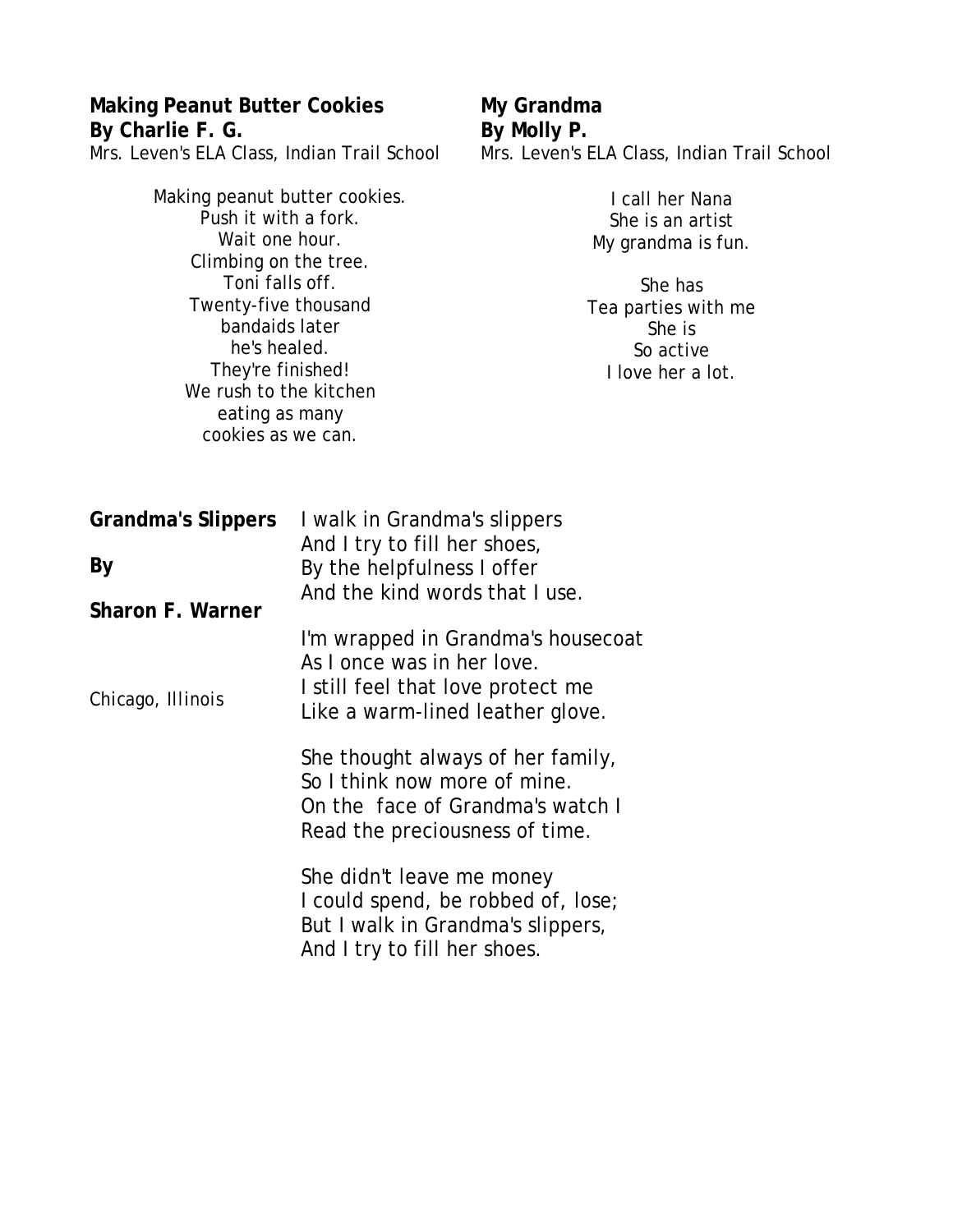

William Hicks, Photographer

**Paint Smears By Candace Kubinec** *Greensburg, Pennsylvania* He had the soul of an artist with dreams of becoming an illustrator. A home study course was to be his escape from a mundane life. He never completed it. Operating an overhead crane in a steel mill, where the heat and noise from the gritty floor below rose up to sap his spirit, didn't leave time for art. As sandy hair turned sliver the books were forgotten - stashed in the bottom drawer of his dresser. Creativity was not stifled - it spilled out onto the kitchen floor that he covered in green, yellow, orange and red triangles and squares when grandmother was away, and the clapboard siding of his two-story house painted in unconventional pink and gray. But my favorite works were the abstract smears and slashes of a determined muse on the rough, gray cement blocks walls in the cellar where he cleaned his brushes.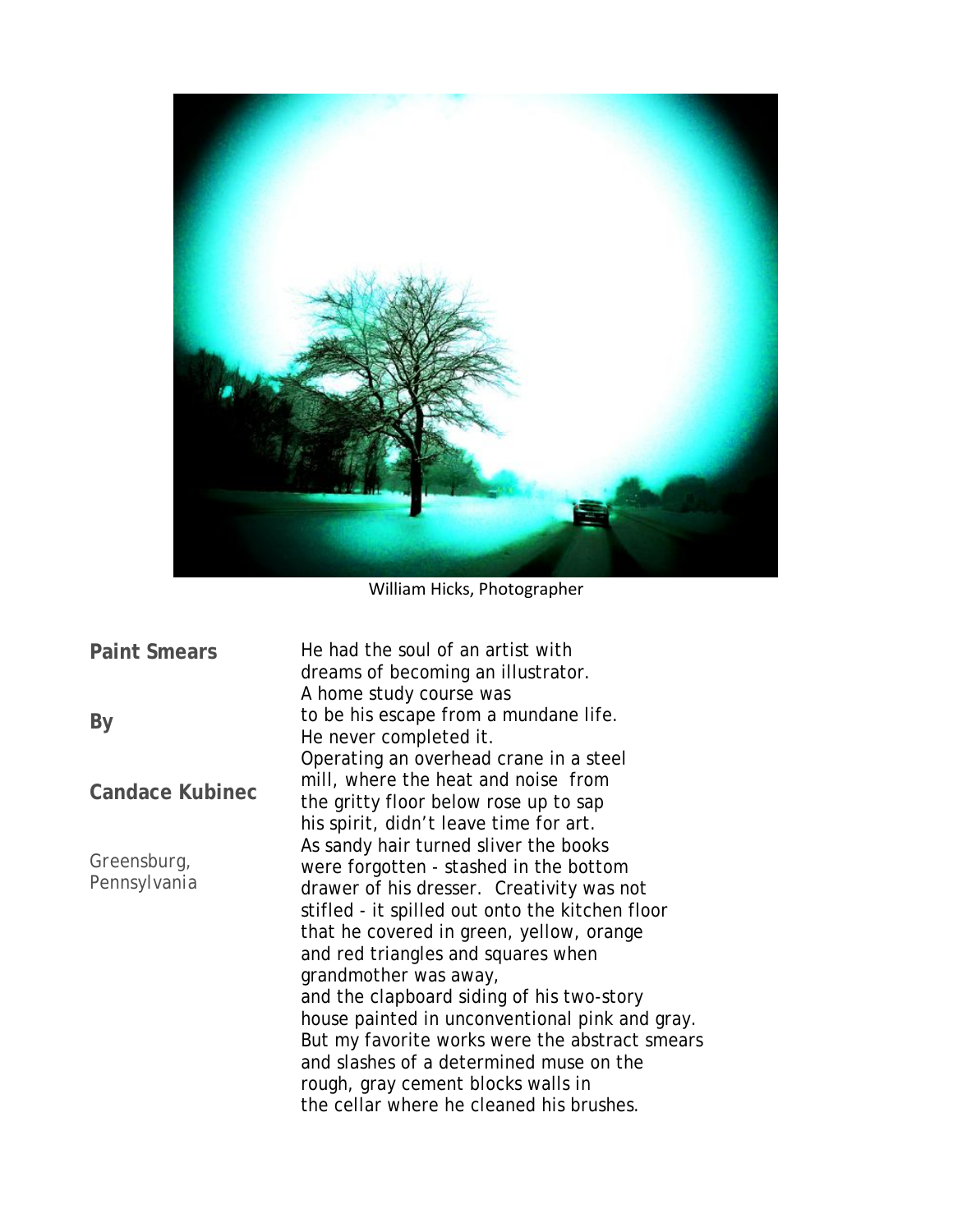#### **Grandparents By Eli D.**

Mrs. Leven's ELA Class, Indian Trail School

The ones who raised my mom and dad, the ones who do not get mad, the one who has mastered chess, the ones who need a bit of rest.

The Gramp who is too happy, the Gram who makes good cookies, The one who lives across the country, The one who has a huge family.

The one who hugs me everytime.

# **Grandparents By Nate M.**

Mrs. Leven's ELA Class, Indian Trail School

Grandma and Grandpa they live in Connecticut the own a shoe store

#### **My Grandparents By Syler L.** Mrs. Leven's ELA Class, Indian Trail School

My Grandparents Are Nice, Caring, Helping, Giving, Happy, Have Lots of Memories

**Grandma's**

**By**

**Judith Tullis**

*Indian Head Park, Illinois*

Nineteen-fifty west side street summer Sunday families meet Grandma's house long bus ride fifteen grandkids source of pride little brother's runny nose Tom, Dick, Joey come to blows jugs of coffee chocolate cake Uncle Harvey's teeth are fake Father Murphy

straight from Mass offered whiskey says he'll pass cousin Patty pigtails tight plays piano old upright Aunt Loretta starts to cry Mama tells me say goodbye call your father grab your stuff visit's over enough's enough.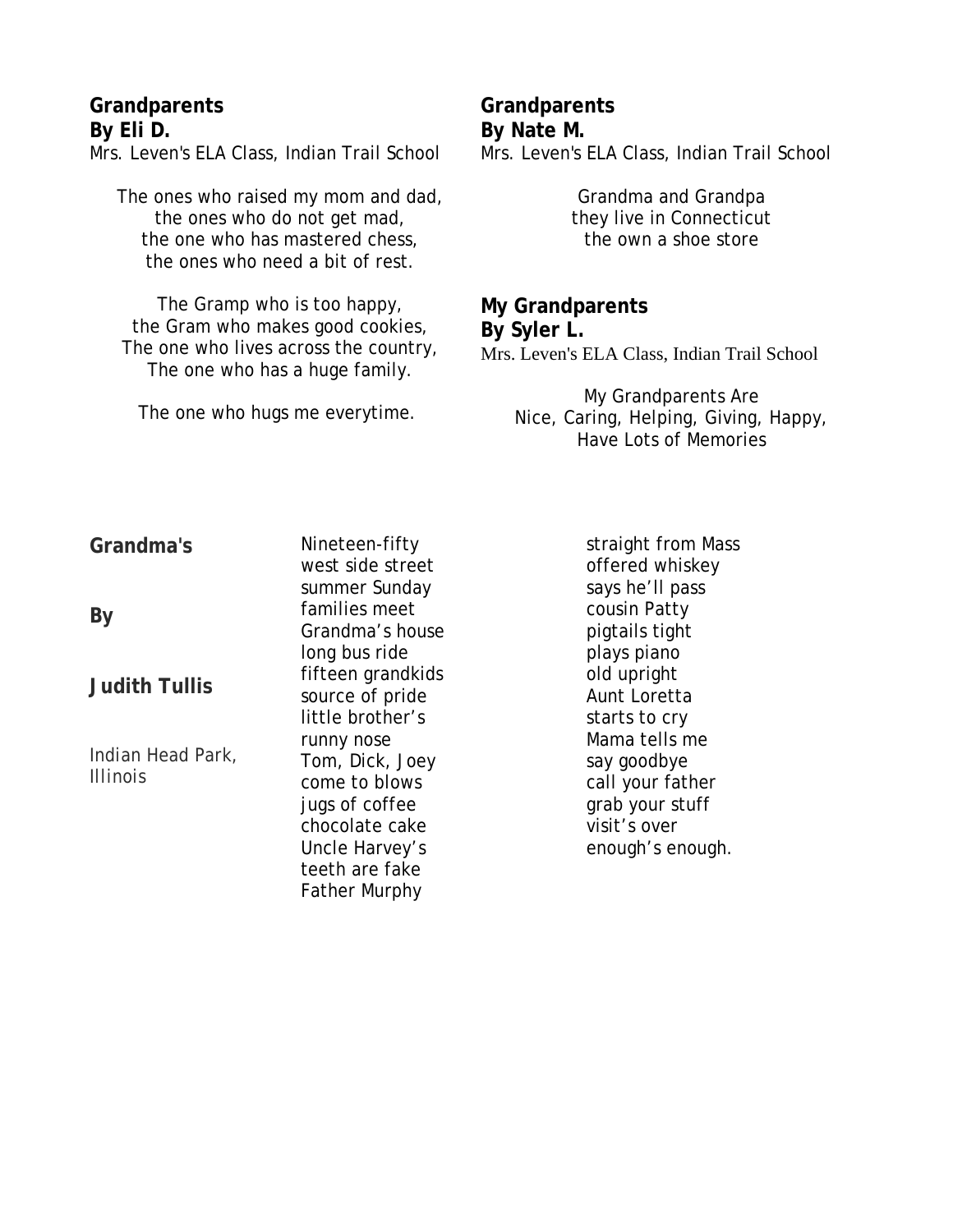

James Paradiso, Photographer

**Arrival** By **Marjorie Rissman** *Highland Park, Illinois From* The Fanny Stories: A Collection of Poems Dedicated to My Grandmother, Fanny Kassof She came at sixteen alone on a big boat gold coins sewed inside the hem of her skirt from Europe to Ellis Island almost an unbearable month shuttered inside a stateroom where food was left at her door like a prisoner or a family's pet dog left scraps in a bowl on the porch. Sometimes she snuck on deck when darkness protected her the hood on her cloak obscuring her delight in breathing the fresh sea air laden with salt like her tears of loneliness and fright all too quickly she returned to the relative safety down below. At long last a symphony of fog horns announced New York Harbor and the boat became a beehive of activity passengers gathered up their bundles headed up the stairs to await the vision of the Great Lady in the water their first welcome to America She was a grand sight filled with promise and dignity kindness and compassion. The Mother she had left behind.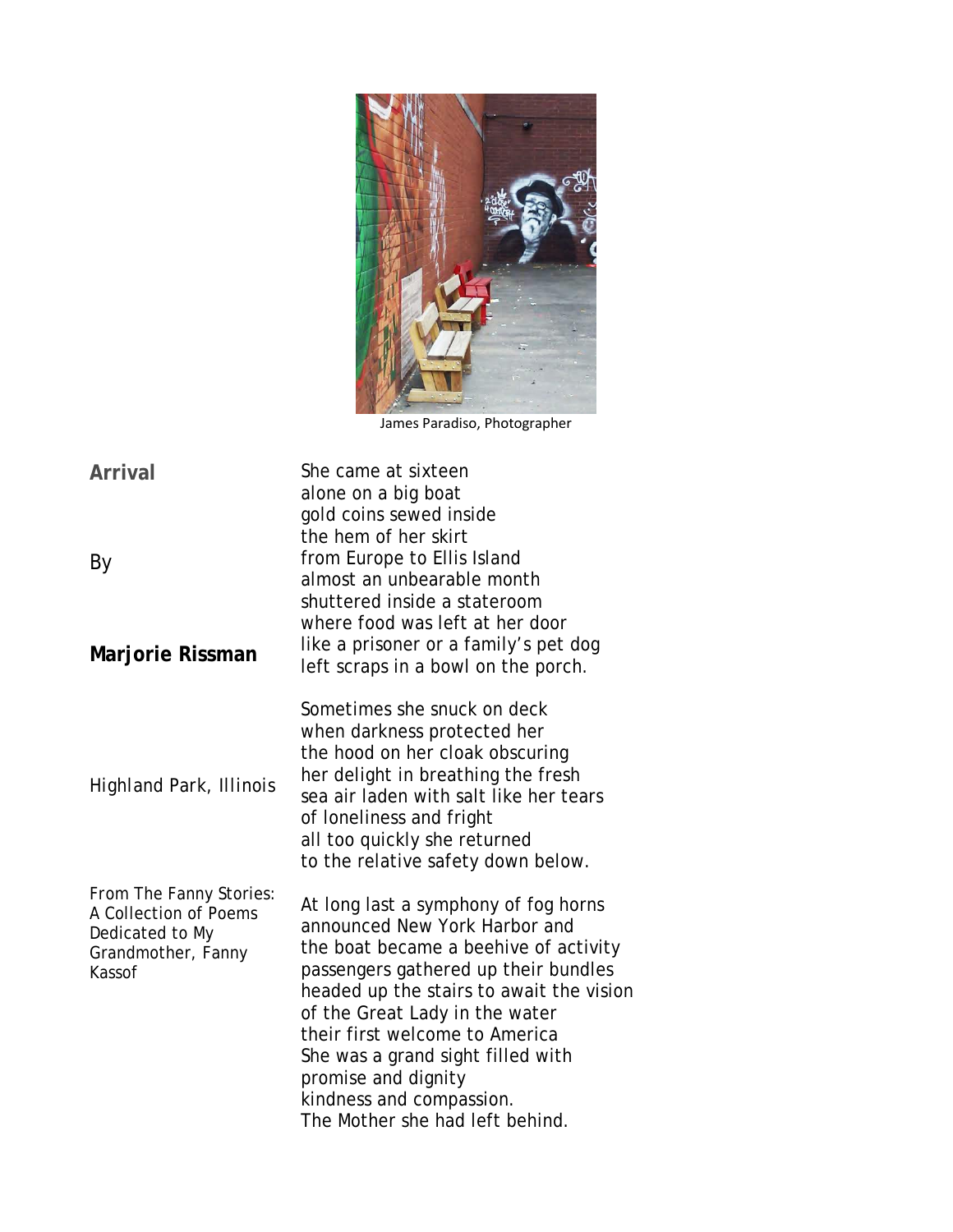**Seaworthy**

**By**

**Tom Roby**

*Chicago, Illinois*



James Paradiso, Photographer

Grandfather Eldridge never weighed anchor. He had to wear thick lenses to see the Great War in newsprint. His cunning lay in his hearing. He could hit on the crack in the ship's side before it appeared.

For fifty years his small silver hammer told him which vessels could sail, when they would leave port. He had nowhere to go for vacations. Summer and winter he used his own ladders, turned a deaf ear to captains eager to slip him aged Scotch whiskies, Persian rugs, or a talking parrot.

I could never pick out which of those echoing intervals told him what to report. I only knew, as I leaned out the car window to follow his climb up the vast chime of the hull, he was the shipyard captain, I was his crew. Later on, we went to the local saloon where he bought me a Pepsi, downed a half bottle of bar scotch.

The ship they sent out after he said No, sank in a calm sea. The investigation took twenty years. He told company agents, who offered him Glenlivet, dancing girls to change his tune at the hearing, he had sold his hammer to shore up his retirement.

Once he had thought he might sail, pack his bag, walk out to meet his secretary at the wharf, but on the front porch of his home the hammer must have hit something not quite right, so he turned back to his dry dock.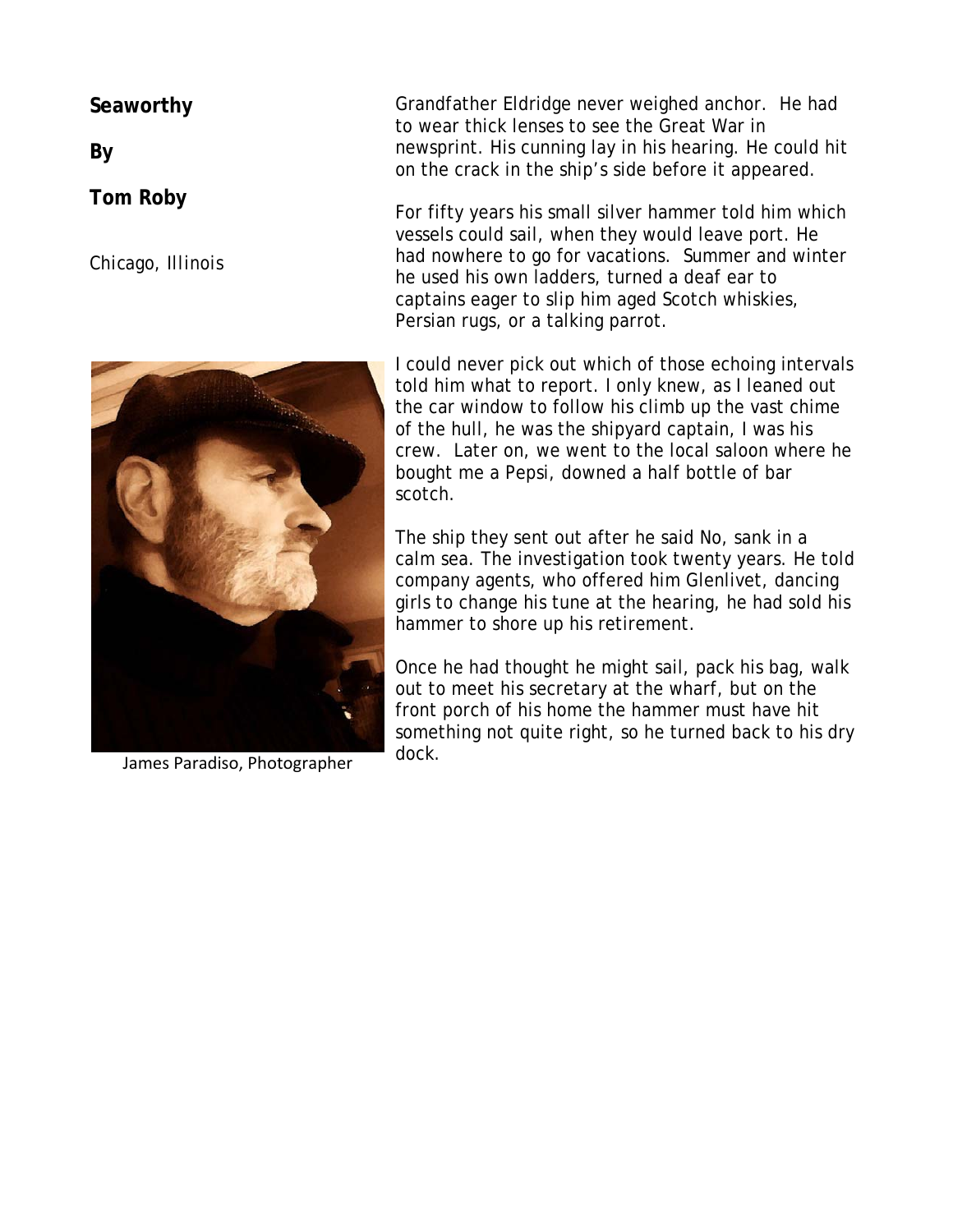| <b>Archeology of Desire</b><br>By<br>Mary Jo Balistreri<br>Wisconsin<br>Published in her<br>collection, gathering<br>the harvest | Steam curls its way up the spout,<br>unfurls petals of mist that displace<br>the winter of a cold kitchen.<br>My gramma cups her hands around<br>the blue-willow cup, its glaze<br>cracked and veined. She lowers<br>her face to the heat, takes a sip<br>and rests her head against the back<br>of the rocker, the hiss of wet wood,<br>our background music. Soon<br>the stories spin from her mouth,<br>worn from telling, smooth<br>as softest flannel. How they tint<br>the bleak day in warm pastels.<br>She guides me through the prairies<br>of youth, the furrowed ground<br>of growing old, of births and deaths<br>of children and husband, crocheting<br>the past with mauve shadows laid<br>against the gray simplicity<br>of the North Dakota Plaines. |
|----------------------------------------------------------------------------------------------------------------------------------|----------------------------------------------------------------------------------------------------------------------------------------------------------------------------------------------------------------------------------------------------------------------------------------------------------------------------------------------------------------------------------------------------------------------------------------------------------------------------------------------------------------------------------------------------------------------------------------------------------------------------------------------------------------------------------------------------------------------------------------------------------------------|
| <b>Grandmother's Rocker</b>                                                                                                      | Sitting in the corner of her kitchen was the black rocker<br>Its arms worn bare of black paint                                                                                                                                                                                                                                                                                                                                                                                                                                                                                                                                                                                                                                                                       |
| By                                                                                                                               | It creaked and groaned as she rocked<br>Her gnarled hands wrapped around the curled arms                                                                                                                                                                                                                                                                                                                                                                                                                                                                                                                                                                                                                                                                             |
| <b>Richard Shaw</b>                                                                                                              | Sitting there in the early morning feeling the sun<br>As it filled in the empty spaces within the kitchen<br>Some morning lost in her thoughts<br>She just sat there starring off to some other place                                                                                                                                                                                                                                                                                                                                                                                                                                                                                                                                                                |
| Lisle, Illinois                                                                                                                  | Other mornings in her black rocker<br>She rocked back and forth with an easy rhythm<br>Her kitchen filled with the aroma of her early work<br>A fresh apple or blueberry pie greeted us<br>Some mornings, the sun could not warm the kitchen<br>The smell of fresh pies did not greet my brother<br>and me<br>The creaking and groaning of grandmother's black rocker<br>Filled the early morning air<br>Grandmother rocked back and forth with fury                                                                                                                                                                                                                                                                                                                 |
|                                                                                                                                  | Her steel gray eyes seeing something we could not<br>The old black rocker mirroring her fury<br>As it inched across the kitchen floor<br>My brother and I knew there would be no pies<br>To greet us this morning                                                                                                                                                                                                                                                                                                                                                                                                                                                                                                                                                    |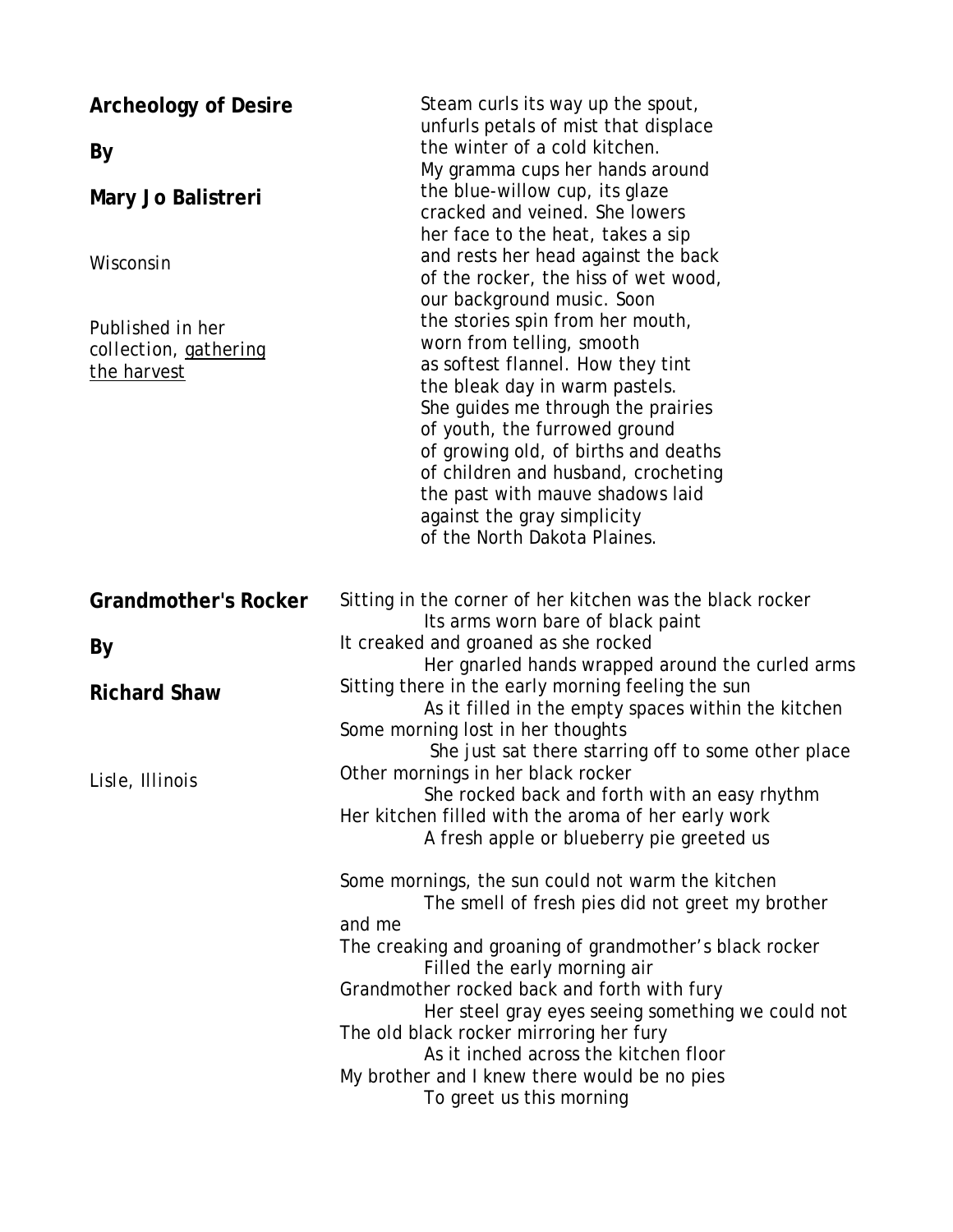

James Paradiso, Photographer

**Honey and Cream Queen**

**By** 

**Ina G. Perlmuter**

*Northbrook, Illinois*

I loved my grandmother to a fault of course she hadn't any well, maybe there were one or two certainly not many her disposition serene complexion honey and cream serene, honey and cream, a queen gramps called her Rochel friends called her Rosie her given name was Rachel a kind and gentle lady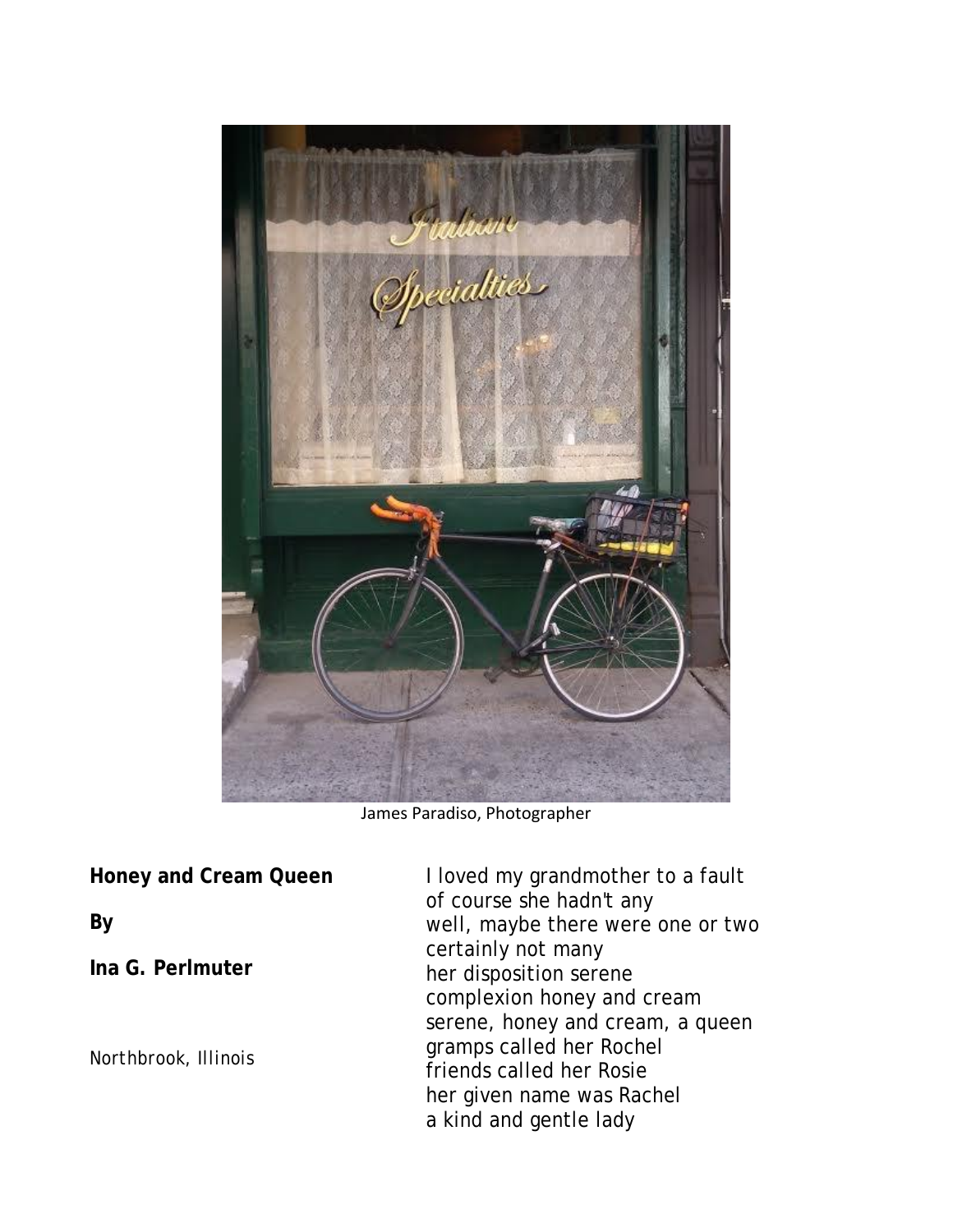**Momma Cora**

By **Myron L. Stokes**

*Oak Park, Illinois*

Wide, big boned, and cushy like a pillow. Cinnamon cheeks smooth as pudding, soft as suede, and a silver braid dangled down her back. Her rough, man-working hands cupped my face, stroked my back, and held me close. Killed and cleaned a hog as mercilessly as a man, banged a tambourine on Sunday morning. Knocked a bull between the eyes with a sledge hammer and had the meat hung up to chill before nightfall.

Filled her bottom lip with checkerberry snuff and picked her teeth with birch. Moved through her fields sowing seeds, her feet shod in brogan shoes. Followed the plow, bent to toil, touched earth and glorious grain grew. Tended her fertile garden crammed with little shoots, and kept her pantry stacked with Mason Jars packed with sweet, sticky fruit.

Smelled of lye soap, onions, and red clay, but on Sunday mornings—Chanel, Jergens, and gardenia talc. Her elegant Sunday hats graced her head like diadems. Regal under the brassy Mississippi sun, surrounded by her orange roses and saucer-head dahlias. Pearl-clasped white gloves covered her strong, sturdy hands. Big square pocketbook, tortoise-shell handle umbrella, and armed with the Word of God.

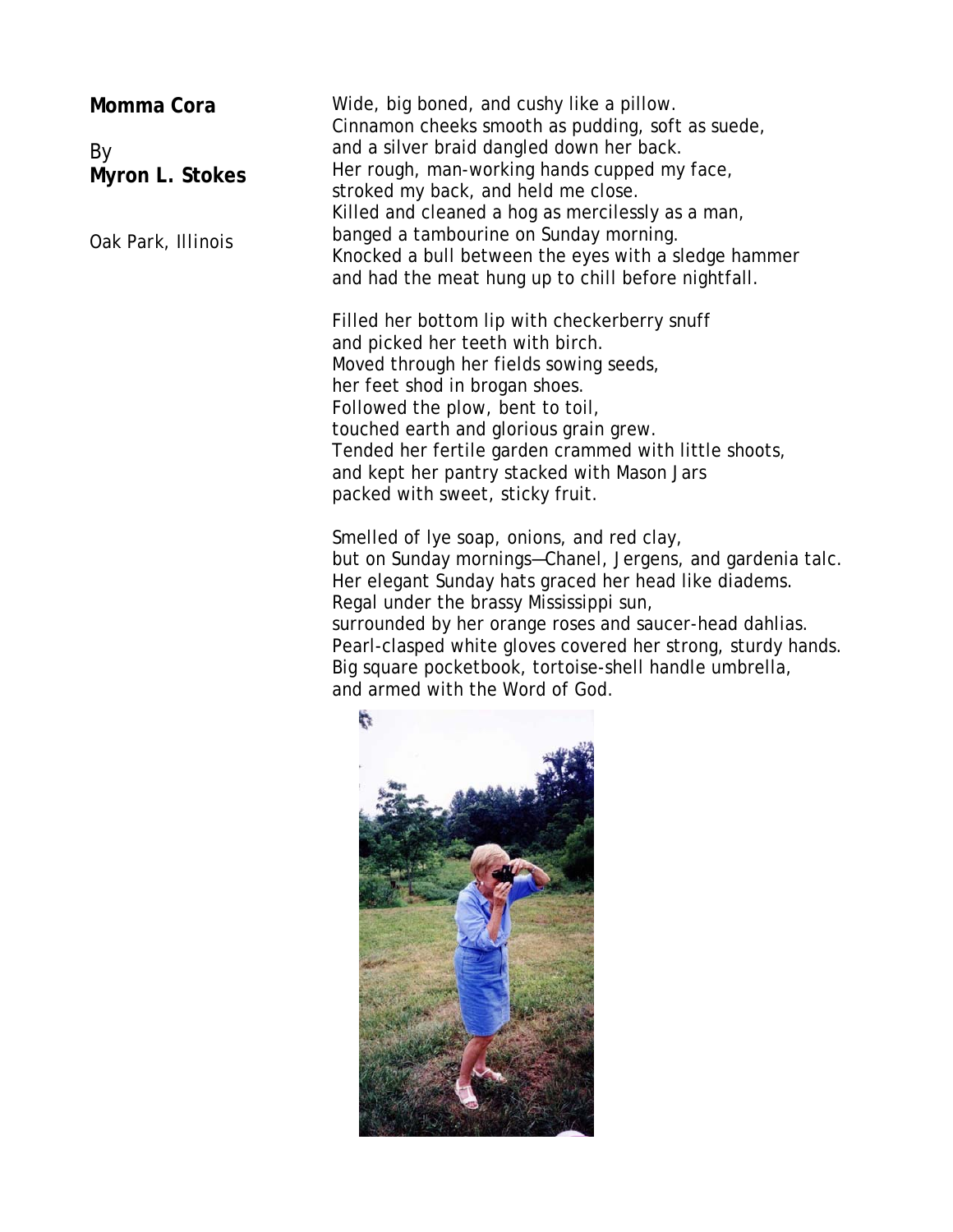| Grandma Kuhn's<br>Plumcake<br>By<br><b>Joseph Kuhn Carey</b><br>Glencoe, Illinois | Grandma Kuhn made the<br>best plum cake in the world,<br>so good, so sweet, so<br>beautiful to behold<br>with all of those baked plum slices<br>on top in neatly-ordered rows,<br>sometimes I thought<br>mouths were watering<br>even in galaxies & worlds<br>far away.                                                                                                                                                                         |
|-----------------------------------------------------------------------------------|-------------------------------------------------------------------------------------------------------------------------------------------------------------------------------------------------------------------------------------------------------------------------------------------------------------------------------------------------------------------------------------------------------------------------------------------------|
|                                                                                   | If only I could open the door<br>to her kitchen once again<br>and smell that sweet plum<br>scent and see her smiling by the<br>oven with a wooden spoon in<br>hand, I'd know that the world<br>was safe and made to stay,<br>good down to the very last<br>luxurious, lingering bite.                                                                                                                                                           |
| Haunted                                                                           | Float down stairs.                                                                                                                                                                                                                                                                                                                                                                                                                              |
| By                                                                                | My open palm grazes banister. First<br>floor. Grandfather Julius stares                                                                                                                                                                                                                                                                                                                                                                         |
| Ann Cefola                                                                        | an oil brown-coated his turn-of-the century gaze                                                                                                                                                                                                                                                                                                                                                                                                |
|                                                                                   | I walk through Lovrien Isadora Ike<br>to opened kitchen window                                                                                                                                                                                                                                                                                                                                                                                  |
| Scarsdale, New York                                                               | wind rolls down gray road, lifts silver oaks, sprays my<br>lashes.<br>I tilt one ear. Another wave. Yes? What else?<br>Conches. Starfish. One black pearl.<br><i>Hmm.</i> Turning, I part<br>the darkness with my arms,<br>toes splay on each carpeted step.<br>Now I know what I don't know. Night<br>having blown imperatives from my head,<br>I open closed doors. Ancestors wring paper hands,<br>pray my restless spirit goes back to bed. |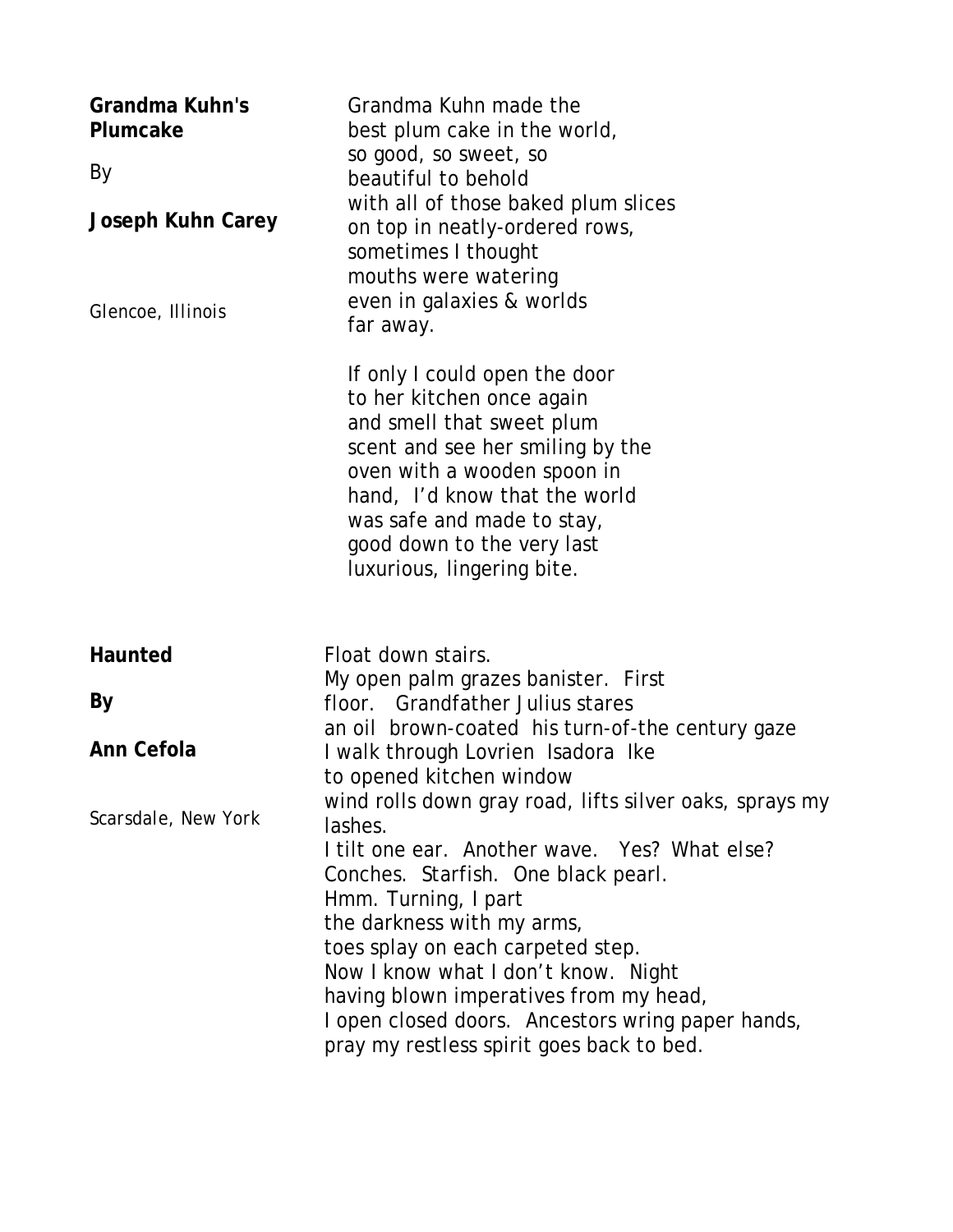

Donna L. Ritter's Grandma Koehler

| Sarah Dubin       | Mother gave me Jensen,<br>mother-in-law Black Knight Bavarian china                                                                                                                                                                                                                                                                                                                                                                                                     |  |
|-------------------|-------------------------------------------------------------------------------------------------------------------------------------------------------------------------------------------------------------------------------------------------------------------------------------------------------------------------------------------------------------------------------------------------------------------------------------------------------------------------|--|
| By                | but it was great-grandmother Sarah's<br>blue mottled metal bowl                                                                                                                                                                                                                                                                                                                                                                                                         |  |
| Deborah Rosen     | that had somehow wended<br>its way to me that I treasure.                                                                                                                                                                                                                                                                                                                                                                                                               |  |
| Glencoe, Illinois | Great grandmother, born when Lincoln<br>was president, had carried that<br>bowl<br>from the Ukraine. Traveling half a world<br>to that cracked Liberty Bell in Philadelphia,<br>it spoke of Tsars and suffering, her father<br>a poor wagon maker, of delivering my<br>grandmother in a field, having her son<br>sent to Byberry, a mental institution, a baby<br>girl die of sudden infant death syndrome<br>though she believed she had smothered it<br>in her sleep. |  |
|                   | If I could not speak Sarah's language, her<br>metal bowl still whispers her story to me.                                                                                                                                                                                                                                                                                                                                                                                |  |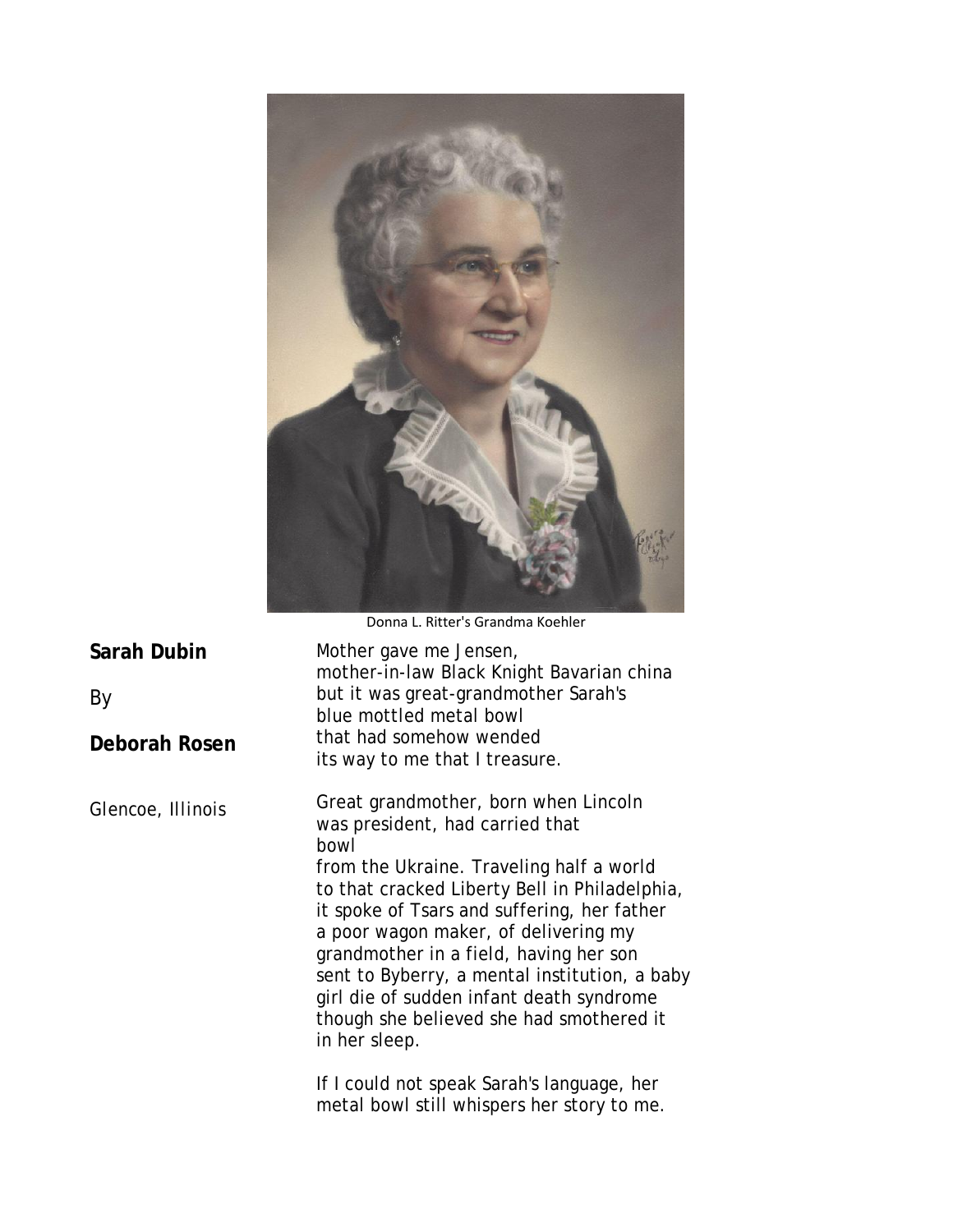| Grandparents<br>By Rosella I.                                                                                                                                                                                                         | Grandfather<br>By Mia N.                                                                                                                                                                                                                                                                                                                                                                                                                                                         |
|---------------------------------------------------------------------------------------------------------------------------------------------------------------------------------------------------------------------------------------|----------------------------------------------------------------------------------------------------------------------------------------------------------------------------------------------------------------------------------------------------------------------------------------------------------------------------------------------------------------------------------------------------------------------------------------------------------------------------------|
| Mrs. Leven's ELA Class, Indian Trail School<br>My Grandparents are old<br>They look like gold<br>I want to meet them<br>I want to greet them<br>They read with me<br>They'll lead with me<br>They are so wise<br>They touch the skies | Mrs. Leven's ELA Class, Indian Trail School<br>Tall, Short<br>My Grandfather<br>I Don't See Him A Lot<br>I Wish That I Could Do More Stuff<br>With Him.                                                                                                                                                                                                                                                                                                                          |
| <b>Grandfather and</b><br><b>Grandmother O'Neil</b><br><b>By</b><br><b>Jenene Ravesloot</b>                                                                                                                                           | After "The Great Hunger," Grandfather<br>O'Neil was part of the Irish diaspora.<br>Family legend has it that he left Ireland,<br>moved to Australia, made his fortune in<br>Australian Merino sheep, immigrated to<br>America before he married, then began<br>to raise a family. His sisters followed,<br>moving next door to him.                                                                                                                                              |
| Chicago, Ilinois                                                                                                                                                                                                                      | I remember my three aunts reminiscing about<br>the old country as they sat in the kitchen staring<br>at the spicy tea leaves swimming in imported<br>Belleek china teacups while Grandmother hand-<br>embroidered flowers on bleached Irish linen.<br>When Grandmother and Grandfather died, the<br>eldest boy, Uncle Billy and his wife, Aunt Doris,<br>inherited the house and all the furnishings.                                                                            |
|                                                                                                                                                                                                                                       | Before they moved in, they sold the midnight-<br>blue plush velvet couch, 1930's Art Deco period<br>cocktail coffee table with the cobalt blue glass<br>mirror top and hidden bar, oversized dining table<br>and matching chairs, bedroom furniture, imported<br>Irish china, glassware, the elaborate crèche that used<br>to sit under the Christmas tree, bubble lights, tree<br>ornaments, even Grandmother's crocheted doily<br>armrests. "So out-of-date," Aunt Doris said. |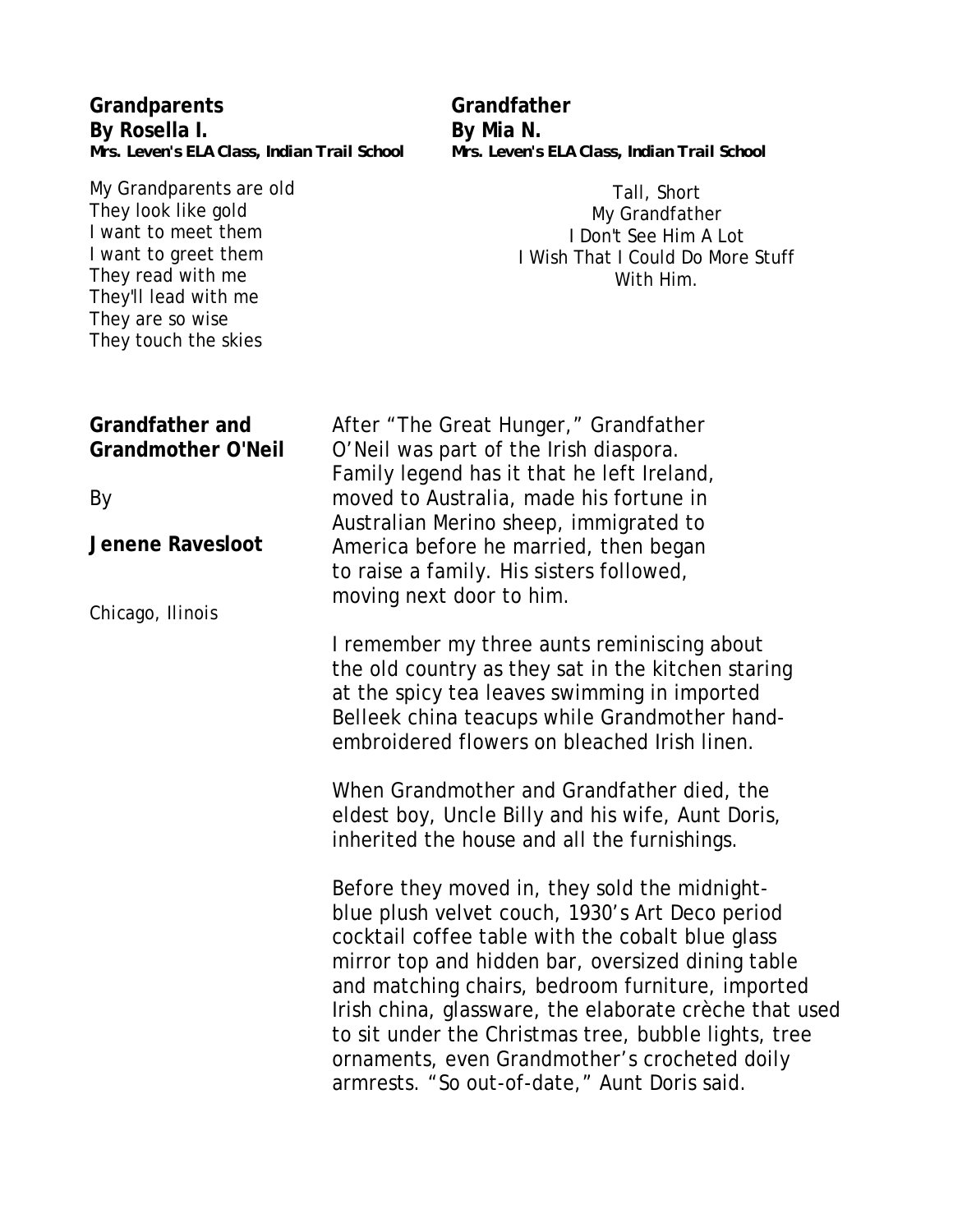| <b>Grandpa's Christmas</b><br><b>Tree</b> | There is a story in my family about my grandfather.<br>He was a jolly good fellow who wouldn't do bad things.<br>But one Christmas, he wanted to chop down a tree. |
|-------------------------------------------|--------------------------------------------------------------------------------------------------------------------------------------------------------------------|
| By                                        | My grandmother taught the girl scouts, and they<br>had a section of property that had some trees.                                                                  |
|                                           | My grandfather cut down a tree that he thought                                                                                                                     |
|                                           | was on their property, but it turned out it                                                                                                                        |
| <b>Mark Hudson</b>                        | happened to be someone else's property.                                                                                                                            |
|                                           | Those people reported this to the police.                                                                                                                          |
|                                           | The police came, but it was a misunderstanding.                                                                                                                    |
|                                           | The next day, on the way to church, they                                                                                                                           |
| Evanston, Illinois                        | were reading the story on the front page                                                                                                                           |
|                                           | of the paper in this small town. When                                                                                                                              |
|                                           | my grandfather went to work on Monday,                                                                                                                             |
|                                           | he was receiving crank calls at work                                                                                                                               |
|                                           | where people would call and shout,                                                                                                                                 |
|                                           | "Timber!" and hang up. And it's a                                                                                                                                  |
|                                           | family story that still gets retold sometimes                                                                                                                      |
|                                           | around Christmas, in memory of my grandpa.                                                                                                                         |



Anne S. Bell aka Bandy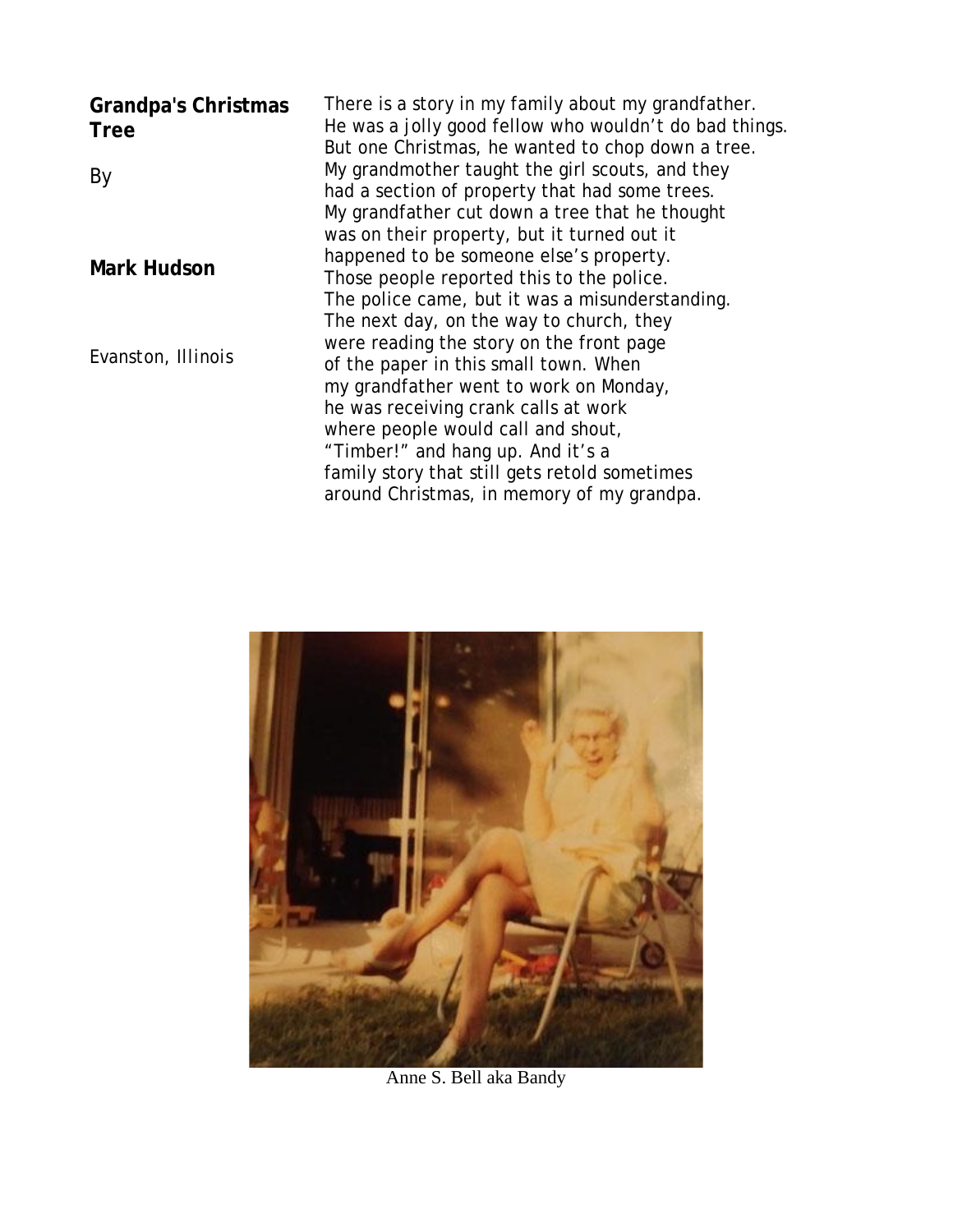| My Grandfather<br>By Sean K.<br>Mrs. Leven's ELA Class, Indian Trail School                                                                      |                                                                                                                                                                                                                                                                                                                                                                                                                                                                                                                                                                                                                                                                                                                                                                                        | My Grandma<br>By Colin H.<br>Mrs. Leven's ELA Class, Indian Trail School                                                                                                                                                                                                                                                                                                                                          |
|--------------------------------------------------------------------------------------------------------------------------------------------------|----------------------------------------------------------------------------------------------------------------------------------------------------------------------------------------------------------------------------------------------------------------------------------------------------------------------------------------------------------------------------------------------------------------------------------------------------------------------------------------------------------------------------------------------------------------------------------------------------------------------------------------------------------------------------------------------------------------------------------------------------------------------------------------|-------------------------------------------------------------------------------------------------------------------------------------------------------------------------------------------------------------------------------------------------------------------------------------------------------------------------------------------------------------------------------------------------------------------|
| My grandfather is really cool<br>He does very cool things with me<br>I like it when we go on cool trips<br>It's fun when we even go to the pool. |                                                                                                                                                                                                                                                                                                                                                                                                                                                                                                                                                                                                                                                                                                                                                                                        | She is very nice<br>baking goodies here and there<br>I love my grandma.                                                                                                                                                                                                                                                                                                                                           |
| Oh my grandfather he's quite a good one<br>We do many cool things together<br>From fishing to building Legos<br>Oh my grandfather he is so fun.  |                                                                                                                                                                                                                                                                                                                                                                                                                                                                                                                                                                                                                                                                                                                                                                                        |                                                                                                                                                                                                                                                                                                                                                                                                                   |
| To the Grandmothers<br>By                                                                                                                        | Sometimes you are not in heaven but<br>Descended into a hollow close to me and<br>I'd like to touch you, quiet Dora, serious Dora<br>With your sunken eyes, who cooked for the rich,                                                                                                                                                                                                                                                                                                                                                                                                                                                                                                                                                                                                   |                                                                                                                                                                                                                                                                                                                                                                                                                   |
| Helen Degen Cohen                                                                                                                                |                                                                                                                                                                                                                                                                                                                                                                                                                                                                                                                                                                                                                                                                                                                                                                                        | The beggars and misfits, and all those children<br>(They tell me) and still holds up (in this portrait of<br>Mists) this handsome, somewhat befogged mate.<br>I can feel your pearls, his Sabbath suit.                                                                                                                                                                                                           |
| Deerfield, Illinois                                                                                                                              | Yet given this velvet mythos between us,<br>These negatives growing in my head, O God,<br>Whose laughter is this, whose song of praise, yours<br>Or Regina's, as if I could be reflected in your eyes?<br>Handsome Regina, in your cold-water flat, was it<br>Really my father your son (the braggart) who was<br>Best at feeding five idle men? Warsaw Regina,<br>Washing, sweeping, smuggling saccharin across<br>The lakes for bread, buxom Regina, when your<br>Awesome breasts fell out one day and this child<br>Stepped back terrified, did you laugh, Grandmother,<br>Did you laugh? There is sweetness in the world,<br>Some said, and your milk, I hear, was sweet, despite<br>Your smart orders, and my father (the tyrant)<br>It seems, who was the fool who fed the wise. |                                                                                                                                                                                                                                                                                                                                                                                                                   |
|                                                                                                                                                  |                                                                                                                                                                                                                                                                                                                                                                                                                                                                                                                                                                                                                                                                                                                                                                                        | I'd like just one more candle in our hollow, Regina,<br>By which we might further reveal ourselves, since<br>I've brought Dora along to this tabletop of all things<br>Sepia. Was it just this Russian tea that wafts in search of<br>Cousins and friends, or is it the arch of your hands, your<br>Four living hands reaching? It is I, the smallest, who asks<br>In the darkness that took you when I was five. |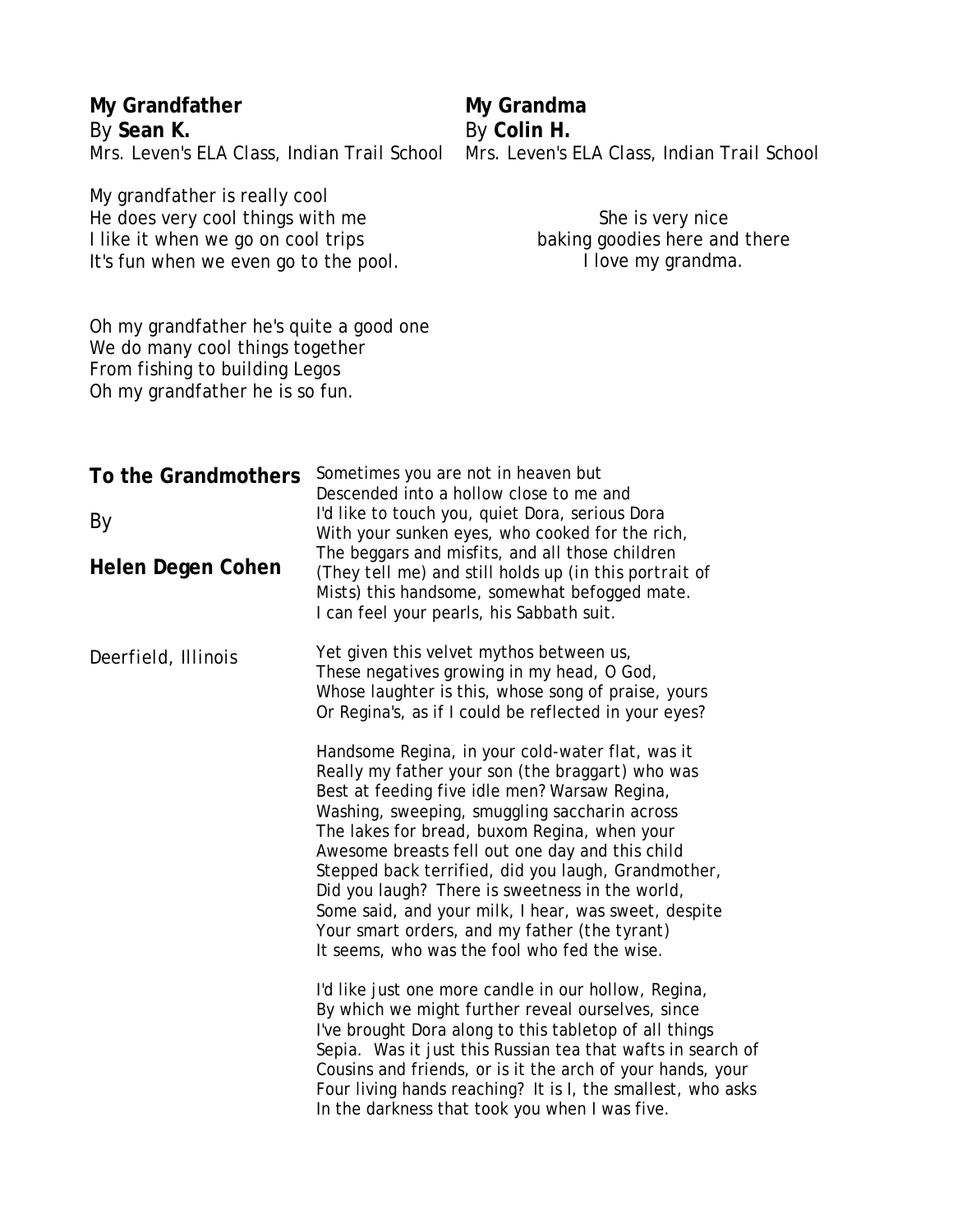

Ocean City, Maryland

| Wanted             | Grandfather's shop huddled in bricks<br>except where the lathe was;                                                                                                                                   |
|--------------------|-------------------------------------------------------------------------------------------------------------------------------------------------------------------------------------------------------|
| By                 | there he had boards cut into curls<br>(I never saw the inside part;                                                                                                                                   |
| Marcia R. Goldberg | it was the cold front porch on the house I recall<br>where Grandma draped covers on chairs)                                                                                                           |
| Montreal, Quebec   | where Grandpa presented his hollowed out salad bowls,<br>little pumps that were lamps and nutcracker bowls<br>that fit together like jigsaw puzzles for passers by:<br>hundreds of his own inventions |
|                    | like rockers my grandma covered with cushions,<br>blocks for tots and toys a child could pull, doll house<br>furniture                                                                                |
|                    | with dressers and chairs, bunk beds and breakfast nooks.<br>Now in my thirty-first year I have a shop too in my home,<br>finished products out for inspection: mirrors                                |
|                    | with miniature Play-dough trains in their frames,<br>ornaments to hang on mobiles, alphabet blocks<br>like Grandpa's but flatter, clocks with woven dough faces                                       |
|                    | and bakers on barn boards like Sendak's Night<br>Kitchen figures,                                                                                                                                     |
|                    | candles and candelabras packed up in baskets and boxes<br>awaiting as much as my grandfather's wares<br>a buyer, a beggar, a user who cares.                                                          |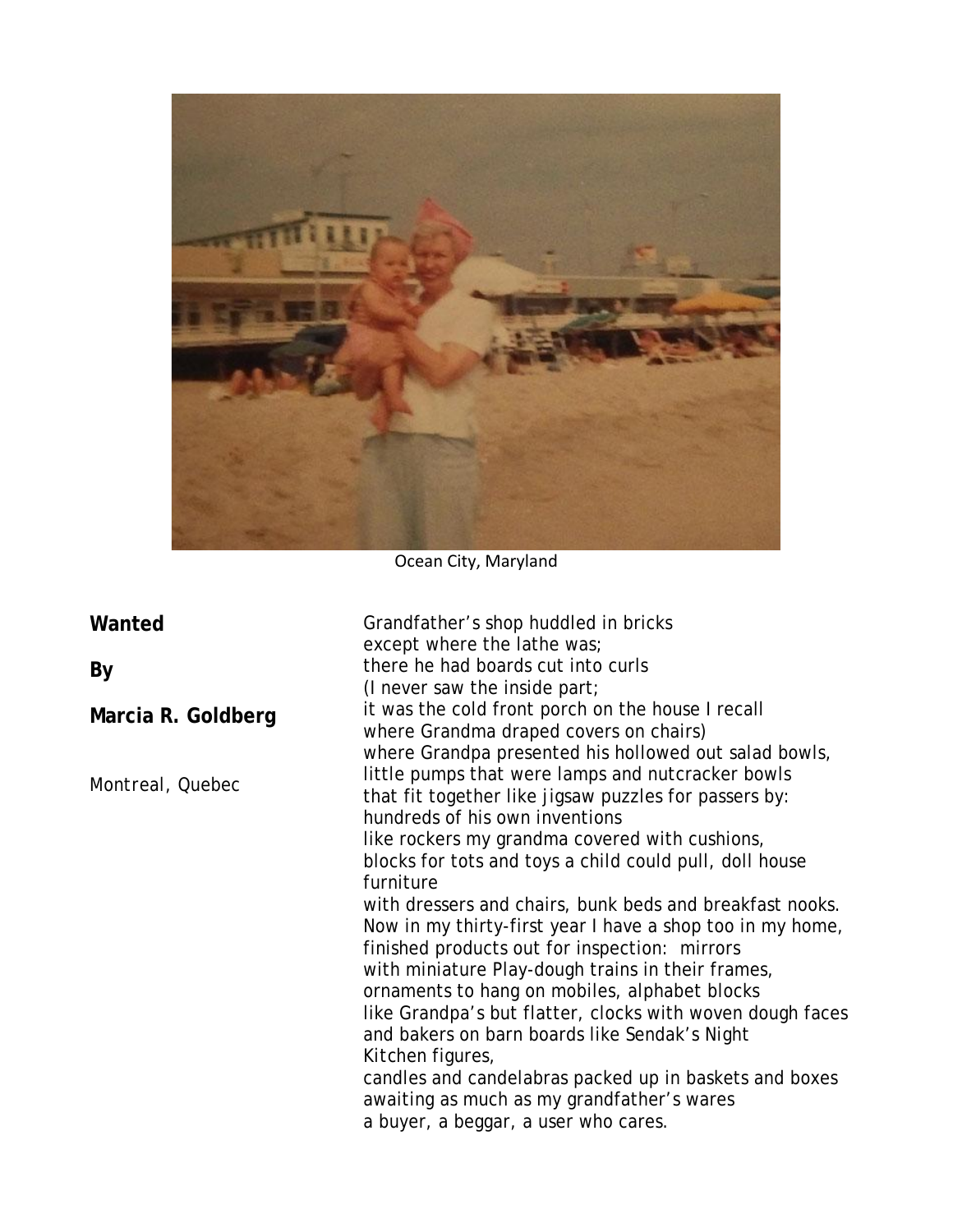#### **Grandparents By Aron A.** *Mrs. Leven's ELA Class, Indian Trail School*

My grandparents are very nice and quiet, none of them has an important diet.

One grandma is very dancy, and another is a bit fancy.

One grandpa says, "You Bum!" and neither chews pink gum.

Now since we're all done, let's go play and have some fun!

#### **Iris' Pantoum**

#### **By**

#### **Jennifer Dotson**

*Highland Park, Illinois*

*First published in East on Central (Volume 7, 2008- 2009). Also included in Clever Gretel (2013, Chicago Poetry Press).*

A gift of wisdom is my deepest hope, May my children learn from my narration. For the mountain's top we all must grope. My life story is a useful illustration.

Will my children learn from my narration? Will they see the peak and not the slope? My life story is a colorful illustration – love is the safety harness and the rope.

Focus on the peak and not the slope. Dwell upon the joy and the elation. Love is the safety harness and the rope keeping us aloft for the duration.

Dwell upon the joy and the elation. A simple faith helps us cope, keeping us aloft for the duration. Awareness goes beyond the envelope.

Our simple faith helps us cope filling each moment with celebration. Awareness breaks through the envelope and brings us to our desired destination.

Live each moment in celebration while the mountaintop we all must grope. We will arrive at our desired destination. A gift of wisdom is my deepest hope.